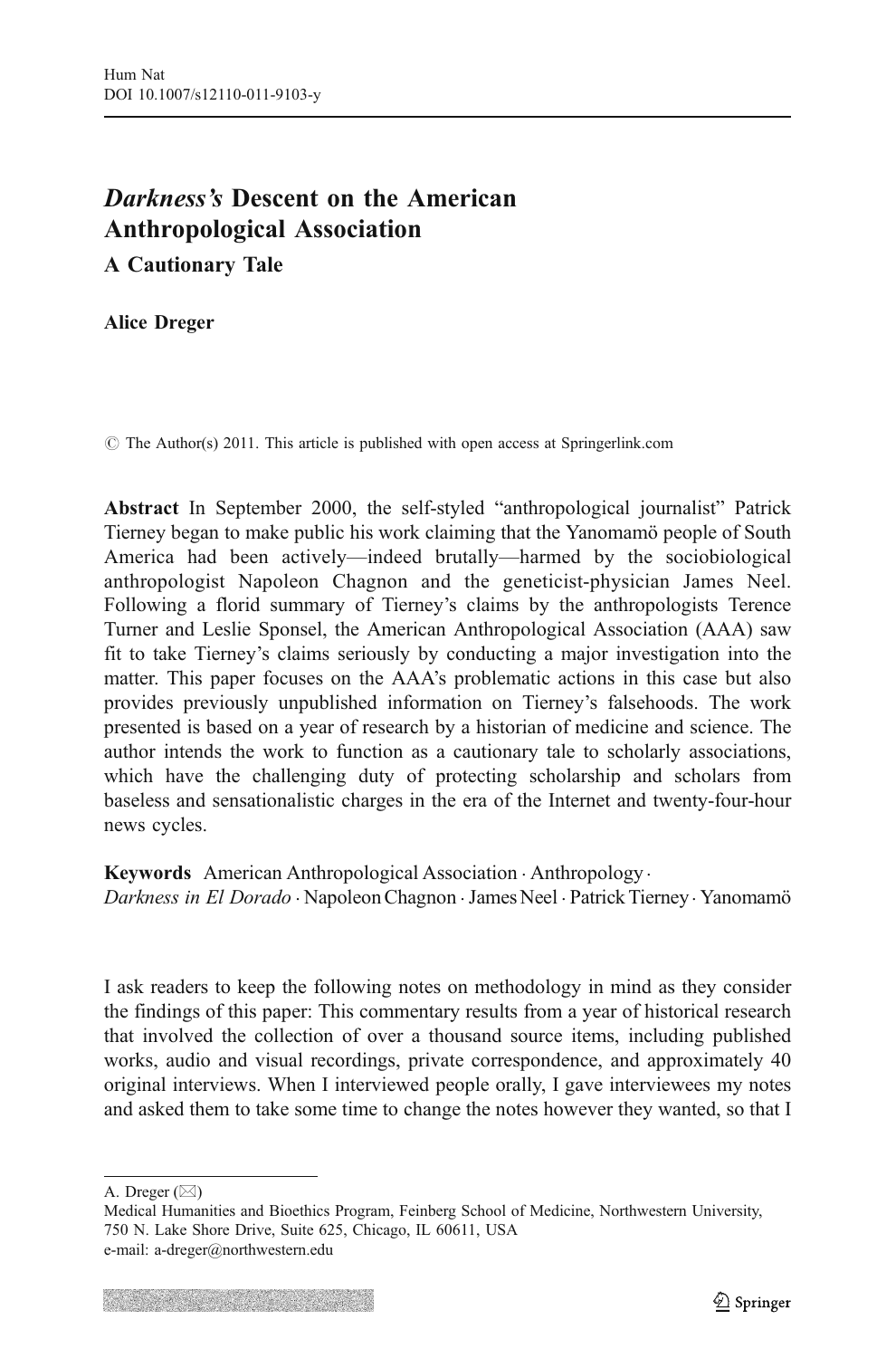had on the record exactly (and only) what they wanted. I use only their approved versions. For all the sources I have herein marked "personal communication," I have obtained permission for use from the communications' authors.

I come to the work I present here by way of two vocations, one as a historian of science, and the other as a human rights activist. (My rights work has focused mainly on people born with norm-challenging bodies.) Because I care deeply about both science and human rights activism, and because I have been both a critic of some science and also a target of some activist criticism, I have been working on a book aimed at understanding how to protect science and activism—including from each other—in the era of the Internet.

When I circulated word of my book project in 2008, many scientists in evolutionary anthropology and psychology told me I had to look into what had happened to Napoleon Chagnon and to the reputation of the late James V. Neel with regard to the Darkness in El Dorado controversy. As I began researching that history, it quickly became clear that several fine scholars and a number of major scientific organizations had already meticulously exposed the falsehoods about Chagnon and Neel put forth by Patrick Tierney, the author of Darkness in El Dorado [\(2001](#page-21-0)) and a related New Yorker article of 2000. Most importantly these scholars had repeatedly shown that, in his work, Tierney had painted what amounted to a fictitious picture of a measles epidemic among the South American Yanomamö people in 1968. (I recommend especially Turner and Nelson [2004,](#page-21-0) but see also, for example, Alberts [2000](#page-19-0); American Society of Human Genetics [2002;](#page-19-0) Baur et al. [2001;](#page-19-0) Cantor [2000](#page-19-0); Cox [2001;](#page-20-0) Hagen et al. [2001](#page-20-0); Headland [2001](#page-20-0); Paul and Beatty [2000;](#page-20-0) Society for Visual Anthropology [2000](#page-21-0); Tooby [2000.](#page-21-0))

In his 2000 accounts of the 1968 epidemic (including his New Yorker article and book manuscript), Tierney had portrayed the anthropologist Napoleon Chagnon and the late geneticist-physician James V. Neel, Sr., as virtually amoral eugenicists bent on conducting inhumane and deadly field experiments on a phenomenally vulnerable population. Tierney suggested that Neel—with Chagnon's collaboration—had introduced a potentially fatal contraindicated measles vaccine to the Yanomamö, probably inducing the 1968 epidemic, allowing him to test his eugenic theories. Moreover, Tierney suggested that Neel and Chagnon intentionally withheld medical treatments that might have saved lives. The Neel and Chagnon of Tierney's visions were nothing less than monsters in the guise of modern scientists—monsters responsible for the death of hundreds if not thousands of Yanomamö men, women, and children.

The truth was quite the opposite. From prior field research, before the 1968 epidemic, Neel had determined that the Yanomamö were alarmingly vulnerable to measles, and so he had personally arranged to bring vaccines on the 1968 expedition. Neel had not taken the matter lightly; he had consulted experts regarding the best vaccine to use, obtained instruction about safe administration, and personally arranged the financing to make the vaccination campaign possible (see Lindee in Hagen et al. [2001](#page-20-0):61–63; Turner and Nelson [2004\)](#page-21-0). When the party arrived for what was supposed to be a typical expedition combined with a vaccination campaign, measles had already broken out (Headland [2001](#page-20-0)). Understanding the scope of the danger, Neel, Chagnon, and the others raced to try to contain the epidemic and get ahead of it with the vaccines. The medical supplies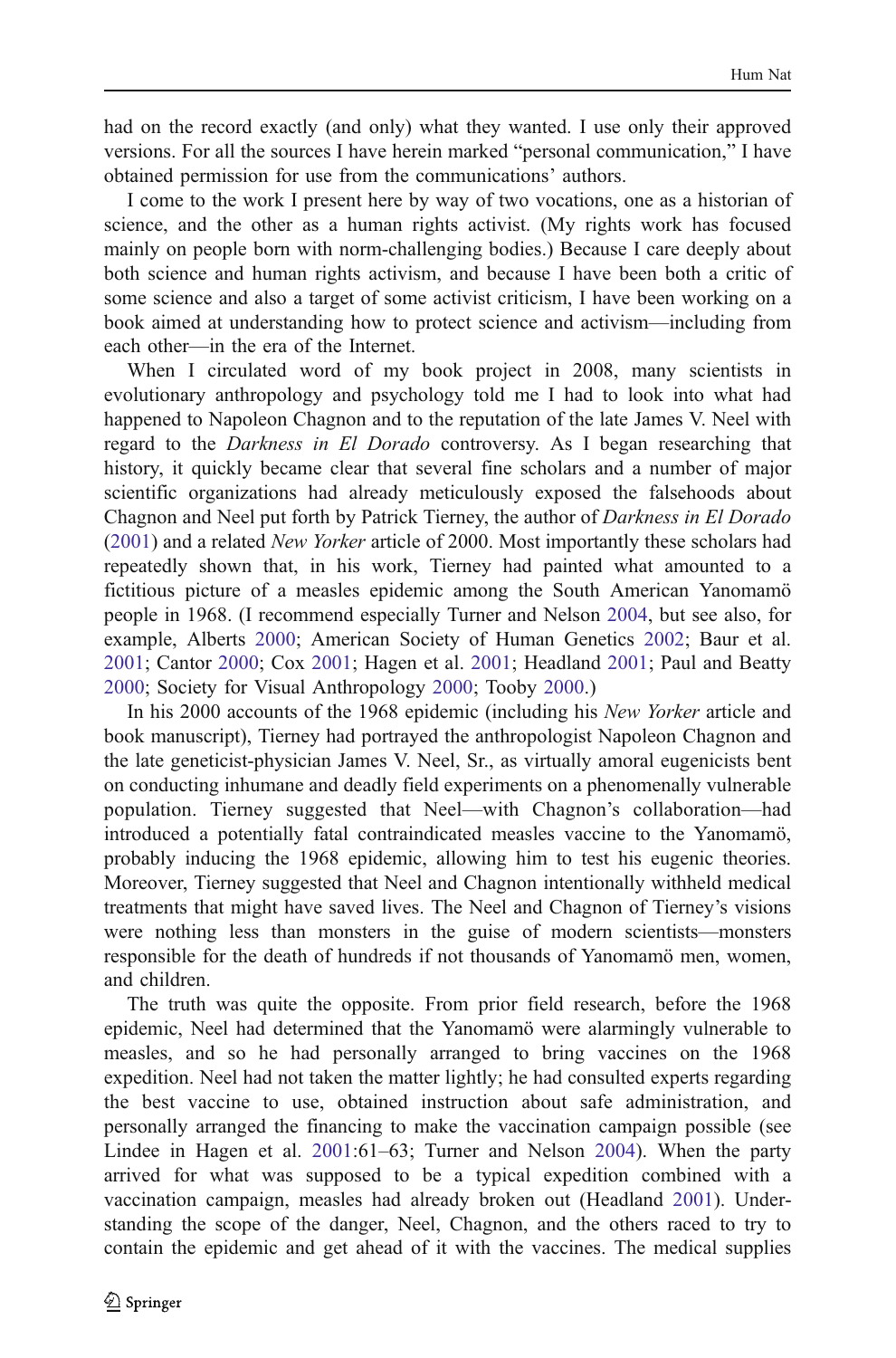began to run out before everyone could be appropriately vaccinated, but it was not because of some neglect on Neel's or Chagnon's part (Turner and Nelson [2004\)](#page-21-0).

The independent scholars who came to this history before me had clearly already shown that, far from being remembered as a monster as Tierney would wish, Neel really ought to be remembered as a great humanitarian. For his part, Chagnon ought to be remembered not as the genocidal maniac of Tierney's fantasy, but as the key provider of logistics during the frantic medical response to the tragic epidemic.

I had to wonder when I came upon this story years after all this, given the reality as evidenced by so very many documentary sources, how did Tierney's falsehoods get as far as they did? To answer that, one must really understand how and why certain individuals—but especially leaders within the American Anthropological Association (AAA)—played a supporting role to Tierney's work. This was a supporting role that ultimately threatened the AAA's integrity and indeed the integrity of American anthropology itself. Thus, while this paper provides some previously uncollected and critically informative background material on Tierney's work, it chiefly seeks to highlight the problematic aiding and abetting of Tierney by scholars who had the power to know better and to do better.

#### Darkness Descends

In September 2000, Patrick Tierney's work on the South American Yanomamö people, which culminated in the book Darkness in El Dorado: How Scientists and Journalists Devastated the Amazon (Tierney [2001](#page-21-0)), became internationally known because of the distribution of a memo written by Terence Turner and Leslie Sponsel to the AAA leadership (Turner and Sponsel [2000\)](#page-21-0). Yet in fact, for more than a decade before this, Turner, Sponsel, and a number of Brazilian anthropologists had been trying to go after Chagnon for his work on the Yanomamö (Carneiro de Cunha [1989;](#page-19-0) Sponsel [1998;](#page-21-0) Turner [1994](#page-21-0)). Turner and Sponsel were particularly critical of Chagnon's sociobiological approach. Nevertheless, these earlier objections had not really grown legs, perhaps because Chagnon had forcefully responded to claims he saw as untrue and wrong-headed (Chagnon [1989](#page-19-0)), or perhaps because the objections were not nearly as sensationalistic as Tierney's would turn out to be.

Long before Tierney's book, Chagnon—a forceful, fearless, prominent, and articulate promoter of sociobiological anthropology—had also acquired detractors in camps beyond anthropology. In the early 1990s, someone started distributing anonymous anti-Chagnon packets at the AAA meetings and directly through the mail to Chagnon's colleagues (Fox [1994](#page-20-0); Wolf [1994](#page-21-0)). Anthropologist Frank Salamone [\(1997](#page-21-0):97) has revealed that these defamatory packets were actually being distributed by the Roman Catholic Salesians whose missions Chagnon had been publicly criticizing, saying that the Salesians were thoughtlessly harming the Yanomamö.

So it wasn't as if Chagnon had not already been the subject of various slings and arrows. But in interviews, Turner and Sponsel both suggested they were frustrated over the failure of the various pre-*Darkness* charges against Chagnon to garner much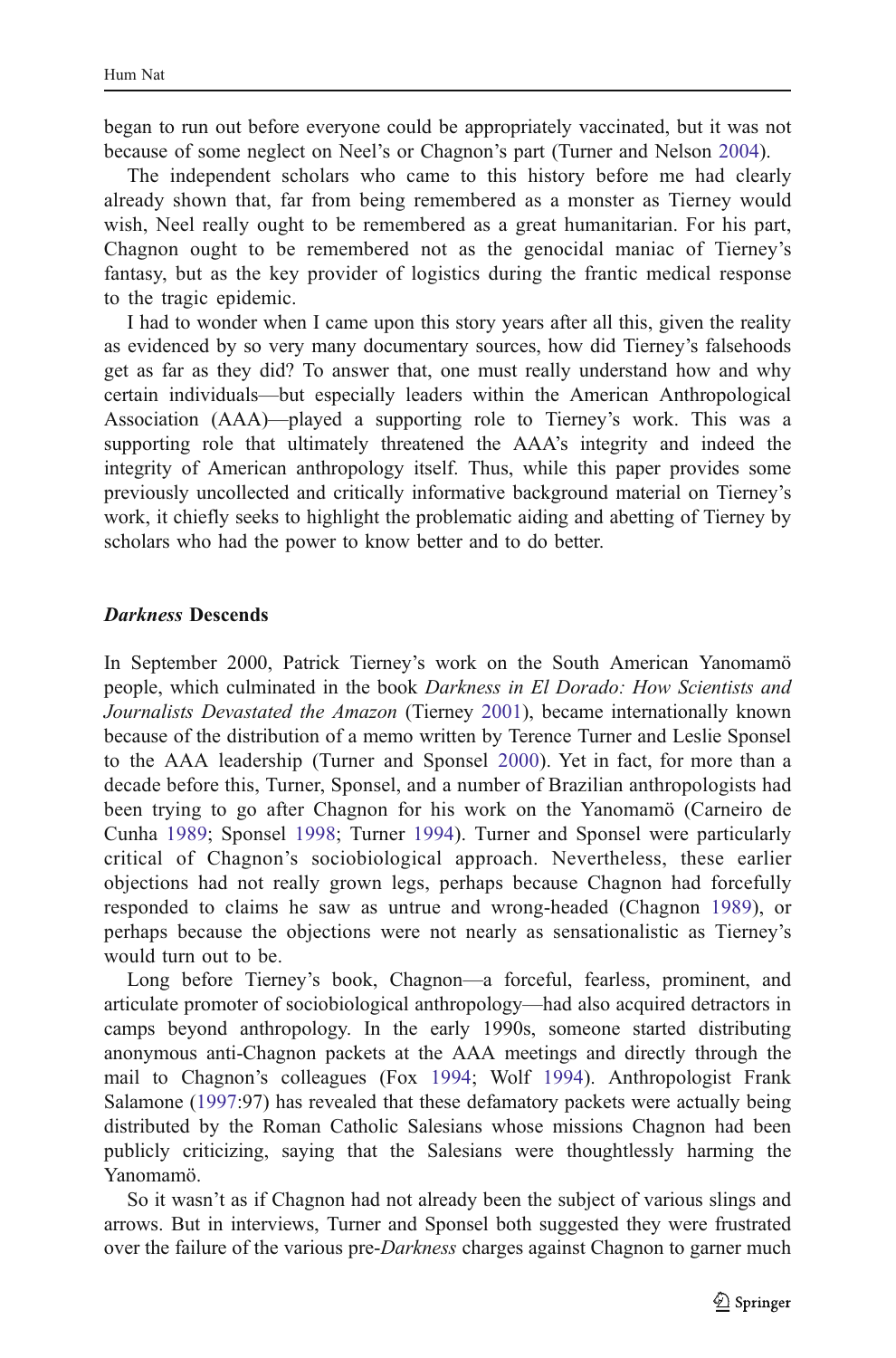attention (Sponsel [2009](#page-21-0); Terence Turner [2009](#page-21-0)). Tierney's book appeared to represent a rich new opportunity for drawing attention to Chagnon's alleged misdeeds. Upon receiving prepublication copies of the book, Turner and Sponsel decided to coauthor their memo advising the AAA leadership of an impending scandal.

The Turner-Sponsel memo—a truly extraordinary piece of work—began by stating that, "In its scale, ramifications, and sheer criminality and corruption, [the scandal] is unparalleled in the history of Anthropology." In florid prose, Turner and Sponsel then uncritically related Tierney's most sensational claims, including that the geneticist James Neel had "in all probability deliberately caused" an outbreak of measles by using a contra-indicated vaccine among the Yanomamö to test an "extreme," "fascistic" eugenic theory. Chagnon was accused, in the Turner-Sponsel memo, of supporting Neel's efforts by doing research that "formed integral parts of this massive, and massively fatal, human experiment." Additional charges included "cooking and re-cooking" data, intentionally starting wars, aiding "sinister politicians" and illegal gold miners, and purposefully withholding medical care while subjects died (Turner and Sponsel [2000](#page-21-0)).

In retrospect, this memo should have been met by all with serious skepticism. But as I've learned from my research into this and other controversies (e.g., Dreger [2008\)](#page-20-0), the most unbelievable claims seem like they must be believed (cp. Howell [2001\)](#page-20-0). Because how could you make this stuff up?

Turner and Sponsel claimed to me to be surprised over the distribution of their memo to the international press (Sponsel [2009](#page-21-0); Terence Turner [2009](#page-21-0)), but they had not chosen to mark their memo as confidential. Even if they had, would that have made their uncritical—seemingly enthusiastic—relaying of outrageous claims to the leaders of American anthropology appropriate? I think not. Regardless, the leak of their handiwork served to do what they wanted done: it forced the AAA to finally act on Chagnon (Terence Turner [2009](#page-21-0)). Responding to screaming headlines—like the one in The Guardian reading "Scientist 'Killed Amazon Indians to Test Race Theory'" (Brown [2000\)](#page-19-0)—the AAA held a jam-packed special session on the book at the next meeting, in November of 2000, in San Francisco. Tierney sat on the panel, as did the anthropologist Bill Irons in defense of Chagnon (his best friend); the historian Susan Lindee (a leading biographer of Neel); and others. Virtually everyone on the panel objected to Tierney's misrepresentations—Lindee had concrete historical proof that Tierney was wrong about Neel's actions—but Tierney found plenty of sympathizers in the audience (Lindee [2008](#page-20-0)).

After the contentious meeting, the AAA's President Louise Lamphere took the matter still further. The AAA formed the Peacock Commission, whose confidential report called for the formation of what became known as the El Dorado Task Force. Chaired by the past AAA President Jane Hill, the AAA's Task Force was charged with inquiring into issues raised by Tierney's book. The Task Force included Janet Chernela, Fernando Coronil, Trudy Turner, and Joe Watkins. Under pressure from Chagnon's colleagues, a collaborator of Chagnon was added late to the Task Force (AAA [2002a\)](#page-19-0). That was Raymond Hames. Hames resigned before it ended, claiming the problem of the appearance of conflict of interest (Hames [2002](#page-20-0)). The Task Force's Report, formally faulting Chagnon on two counts, was accepted by the AAA board in May 2002 (AAA [2002b\)](#page-19-0). (I address those two counts below.)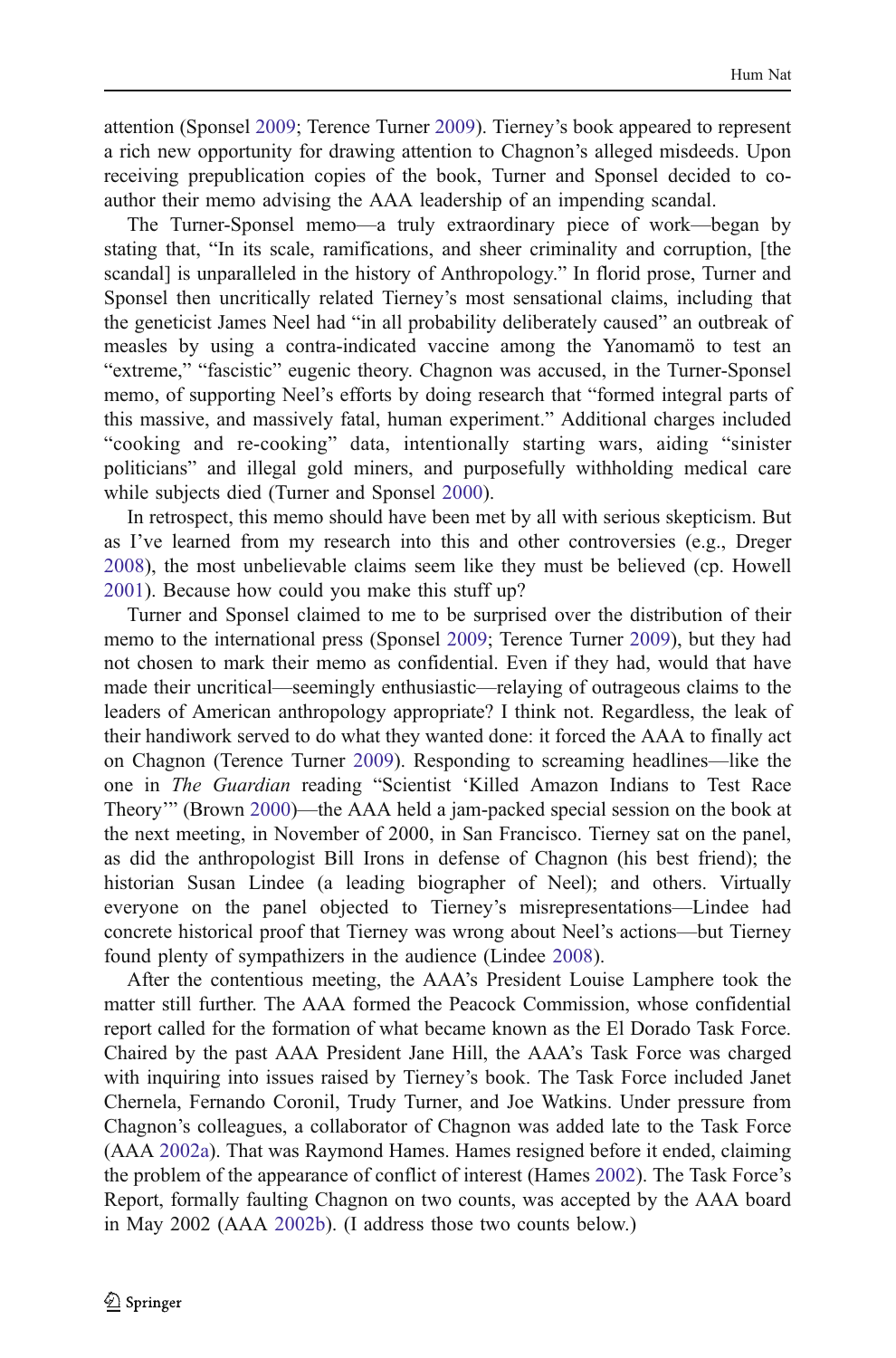Meanwhile, by contrast to the AAA, many other professional institutions and academic researchers quickly found Tierney's book to contain so many falsehoods as to itself represent a scandal. These included the National Academy of Sciences (Alberts [2000\)](#page-19-0), the American Society of Human Genetics [\(2002](#page-19-0)), the International Genetic Epidemiology Society (Baur et al. [2001\)](#page-19-0), the Society for Visual Anthropology ([2000\)](#page-21-0), and the Provost's Office of the University of Michigan (Cantor [2000](#page-19-0)). These groups recognized that whistle-blower protection applies only to those who whistle the truth. But the AAA did not join suit in defending its field's researchers against Tierney's fundamentally false accusations, and instead used Tierney's book as the justification and the template for a major inquiry into the behaviors of Neel and Chagnon.

The AAA Board may have thought they put the matter to bed in 2002 when they accepted the Task Force's Final Report (AAA [2002b](#page-19-0)). But in 2003, the voting AAA membership passed a referendum condemning misrepresentations of the 1968 epidemic, implicitly criticizing Tierney, Turner, and Sponsel, and explicitly criticizing the Task Force for "fail[ing] to properly recognize that the [false] charges that initiated their investigation are themselves dangerous" (AAA [2003](#page-19-0)). The referendum had been drafted by anthropologists Tom Gregor and Dan Gross and passed by a ratio of 11 to 1. (Approximately 14.5% of those eligible to vote did so [Kimberley Baker, AAA Section & Governance Coordinator, to Alice Dreger, personal email communication, January 4, 2011].)

Then in 2005, following a scathing analysis they published in American Anthropologist (Gregor and Gross [2004\)](#page-20-0), Gregor and Gross put forth a second referendum calling for complete rescission of the acceptance of the Task Force Final Report (AAA [2005\)](#page-19-0). The rescission referendum passed by a ratio of about 2.5 to 1. (Approximately 11% of those eligible to vote did so [Baker to Dreger, personal email communication, January 4, 2011].) The AAA leadership thus seems to have been out of step not only with all other institutions involved, but with its own active membership.

# More Examples of Tierney's Illusions

I have already noted how many other scholars have documented key falsehoods in Tierney's work, and there is no gain in (nor space for) my reiterating their work point by point. But I do want to provide a few more telling examples of Tierney's falsehoods not previously documented. These falsehoods are important to expose in and of themselves, but in exposing them, I also want to impress upon the reader how it appears that any and all independent scholars coming upon this work find more and more evidentiary holes. It is rather like shooting fish in a barrel. The ease of this fish-shooting in turn raises the question of why *The New Yorker*, which published an advance article by Tierney, and W.W. Norton, which published the book, did not do their homework in terms of factchecking. It also raises the question of why the AAA kept using Tierney's book as a roadmap rather than stopping to ask who this mapmaker was and where he got his information.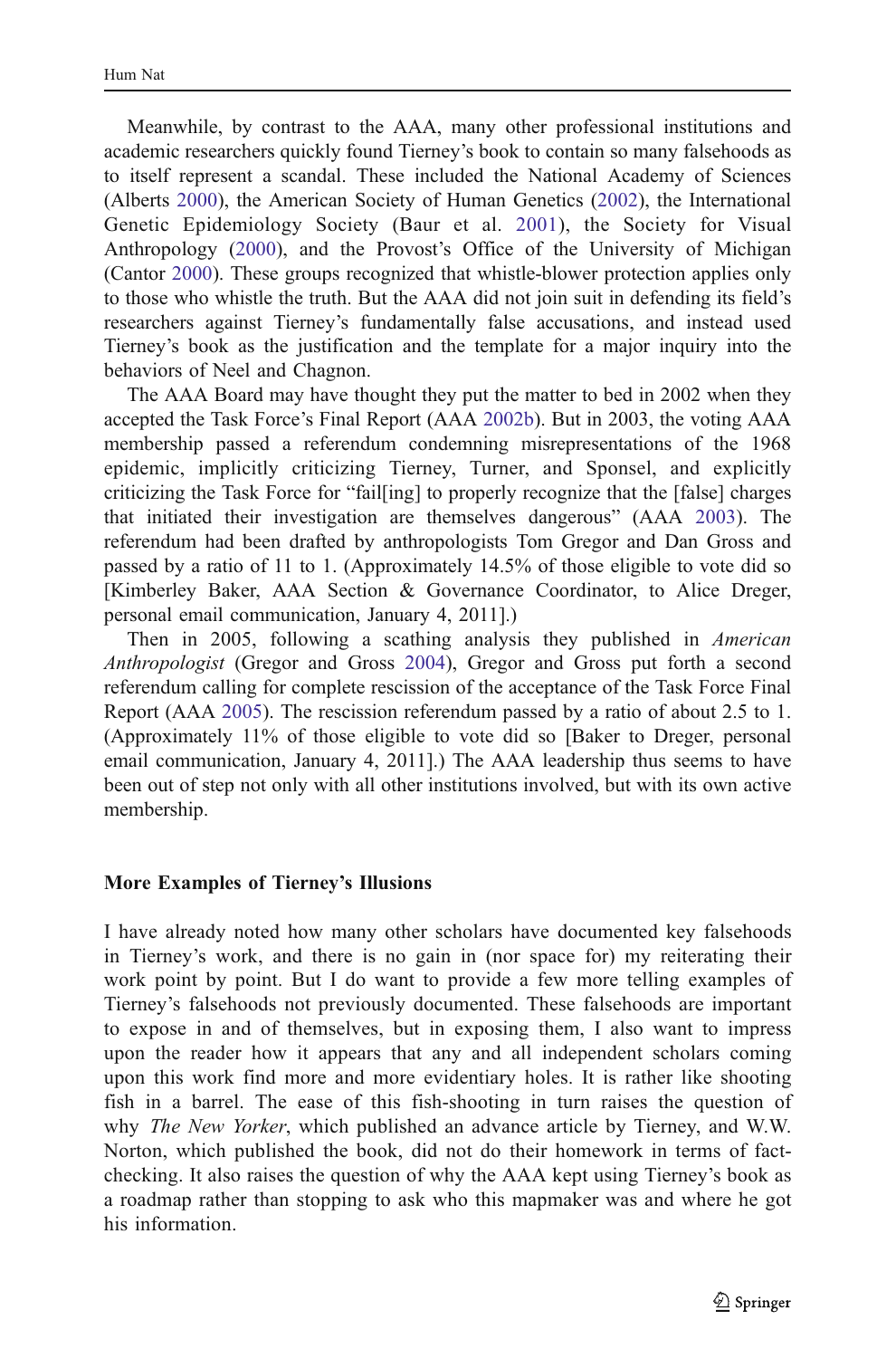So, to begin a sampling of what I personally uncovered: On page 60 of Darkness, in writing of the key 1968 measles epidemic among the Yanomamö, Tierney writes, "The vaccinators were Napoleon Chagnon and a respected Venezuelan doctor named Marcel Roche" [\(2001](#page-21-0):60). Reading this in my work, I quickly recalled that Chagnon had told me in interviews he did not do vaccinations (Chagnon [2009\)](#page-19-0). This is a nontrivial point since Tierney had claimed, though erroneously, that Yanomamö were seriously harmed—even killed—by a vaccine that was outdated and contraindicated. So I was surprised to see that Tierney's citation for the claim that Chagnon was vaccinating was page 421 of the Neel et al. article on the epidemic, because I knew that was an article Chagnon himself had co-authored (Neel et al. [1970\)](#page-20-0). How could Chagnon co-author a claim that he vaccinated in 1968 and then turn around and tell me he didn't?

In preparation for calling Chagnon to ask him to explain the discrepancy, I pulled the article cited. There is indeed a page 421 in the article, but that's as far as the truth of the citation goes. In fact, nowhere in the article is *any* single vaccinator named. As I and others have found, this is typical of Tierney's meticulous-appearing, copious citations. And his citations are, of course, how he gained such legitimacy. When Tierney was interviewed in late 2000 on Chicago Public Radio, interviewer Victoria Lautman gushed,

There are 60 pages just of footnotes supporting Tierney's incendiary main point[s], namely that the Brazilian Yanomamö Indians were hideously exploited, that a lethal 1968 measles epidemic was spread by a dangerous vaccine, that the U.S. Atomic Energy Commission used the Yanomamö as a control group without their knowledge, and, most important, that all of these shocking abuses were perpetrated by two of the most famous and respected members of the anthropological community (sic; Lautman [2000\)](#page-20-0).

Yet—like the example I just provided—many of Tierney's hundreds of citations lead nowhere. Others essentially say the opposite of what is claimed.

Lautman's uncritical swallowing of hook, line, and sinker indicates that Tierney's story represented what journalists call "too good to check." In the current media market, reporters are rewarded for primacy and speed, not for accuracy. People like Tierney can thus get far with a lot of untruths if their story is especially juicy. But it is worth noting that, had Sponsel and Turner and the AAA leadership bothered to pause and check—had they elected to act like scholars and not like mere reporters the journalists promoting Tierney's work might have soon realized how wrong it was, and Tierney's book might not have reached the point of being named a finalist for the National Book Award.

Let us consider another historically very important example of misrepresentation. On the first page of his book's Acknowledgments, Tierney writes, "I am especially indebted to Leda Martins. . . . Leda's dossier on Napoleon Chagnon was an important resource for my research" (Tierney [2001](#page-21-0):xvii) The dossier to which Tierney is here referring was used for years before Darkness to try to stop Chagnon from obtaining further research permits to do his fieldwork. The dossier—copies of which I obtained from Chagnon and Martins—reads rather like a "coming attractions" synopsis of *Darkness, so* precisely does it presage the wild claims of the book.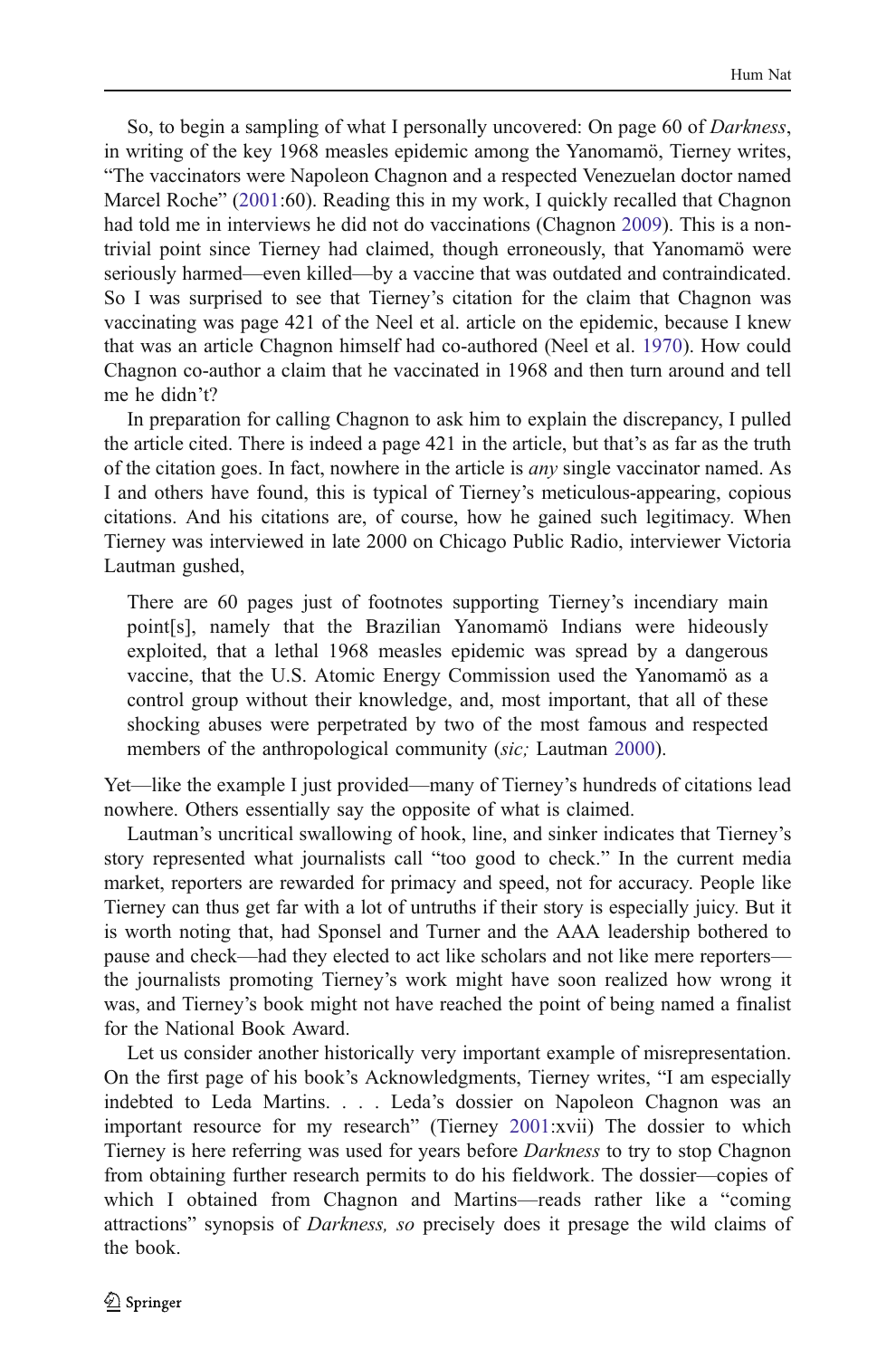So in crediting Martins with the dossier, Tierney seems in his Acknowledgments to be claiming that Martins was a source for him of much of the (false) dirt about Chagnon. The truth, the former journalist and now-anthropologist Martins told me, is that Tierney himself wrote the muckraking dossier that Tierney credits to her (Martins to Dreger, personal email correspondence, June 5, 2009).

Curiously, when I first asked Martins about the dossier, she told me she had written it: "I wrote the dossier and gave it to Funai" (Martins [2009\)](#page-20-0). But she later changed her claim to me as follows:

Patrick Tierney wrote the Chagnon dossier and I translated [it] to Portuguese. . . . I presented the dossier to Brazilian authorities (Funai employees) and human rights advocates who were looking for information on Chagnon who was seeking permission to go inside the Yanomami Territory in Brazil. I was the one who circulated the dossier in Brazil because people knew and trusted me. I trusted Patrick and did not check his references. (I can only hope whatever is left of my friendship with Patrick will survive the truth, but . . . he should not have said that.) (Martins to Dreger, personal email communication, June 5, 2009)

So Tierney himself had apparently written the dossier that presumably contributed to Chagnon being denied research permits. Not only does Tierney not admit this, he obscures the point by thanking Martins for the dossier.

This revelation from Martins is quite stunning—for it means Tierney had started working to take down Chagnon years earlier, in a much more direct fashion, one that he apparently never revealed and indeed tried to foist off onto Martins—and yet it is even more stunning when taken in conjunction with an email from November 6, 1995, sent from Napoleon Chagnon to Raymond Hames:

I finally made, with the help of a Brazilian friend, a translation of the "Dossier" on me that is circulating in Brazil and was used in September to try to have FUNAI rescind my permit. It is so hysterical and preposterous that it is funny, but there will be lots of people who will believe the[se] claims. . . . Footnote #21 leads me to suspect that the primary author of this is one Patrick Tierney, who actually showed up in my office just after I returned from Brazil. I pointedly asked him if he were aware of this "dossier" and he denied any knowledge of it. I think he is a liar.

Notably, right about the time Chagnon was writing this to Hames in 1995, Patrick Tierney was introducing Lêda Martins to Terence Turner, at the Pittsburgh airport (Martins [2009](#page-20-0); confirmed in Terence Turner [2009](#page-21-0)). The three—Tierney, Martins, and Turner—would continue to meet several times there over the next few months. Within a few years, Martins went on to earn her Ph.D. in anthropology under Turner, and to publish criticisms of Chagnon, including via a spin-off volume from the AAA Task Force (Borofsky [2005\)](#page-19-0). And Tierney went on to publish Darkness, a book that would seem to guarantee the ruin of the reputation of Turner's long-time nemesis, Napoleon Chagnon (Miller [2000](#page-20-0)).

Many others besides Martins have also denounced Tierney's attributions to them, including, for example, the vaccinologists Francis Black of Yale, Samuel Katz of Duke (Cohen [2000\)](#page-19-0), and Mark Papania of the CDC (Tooby [2000\)](#page-21-0). Even those who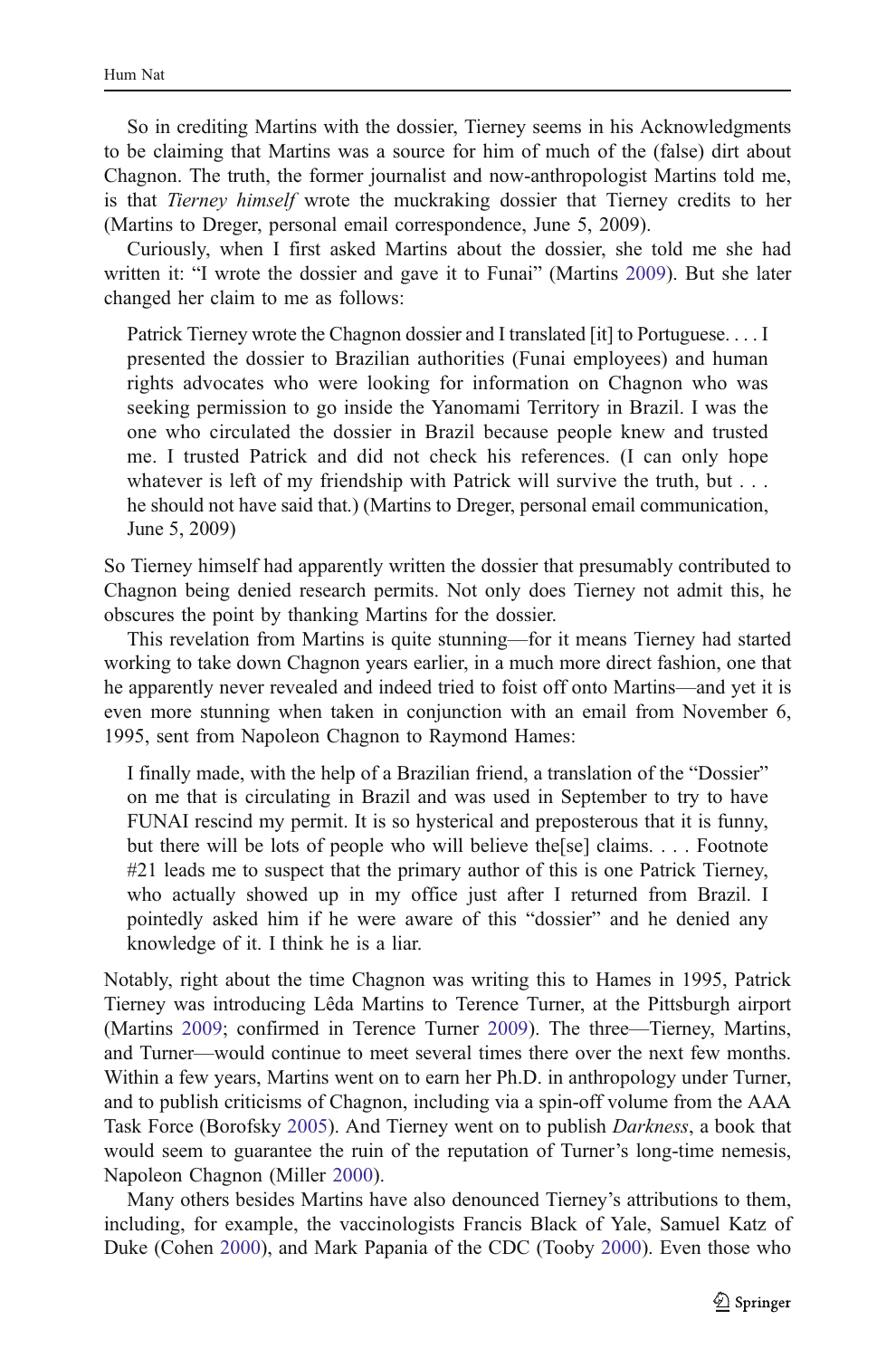were once allied with Tierney have said he misrepresented them. Martins is obviously one example, but another is the anthropologist Brian Ferguson, whom I asked about his experience with Tierney. Ferguson has been highly critical of Chagnon's distribution of trade goods among the Yanomamö, and has argued this has significantly contributed to tensions, violence, and cultural disruption (Ferguson [1995\)](#page-20-0). Ferguson told me that in many places Tierney did represent him correctly. But:

I was sent the prepublication copy of the New Yorker article. They called me to fact-check and everything was fine except one passage where Tierney has me saying something to the effect of "missions could be disruptive but according to Ferguson they are less so than Chagnon was," downplaying the impact of the missions. I said, no I didn't say that, and I don't believe that to be true. I think [the missions] were very disruptive in the period I'm talking about. . . . I said that's not what I said. And I got a call from Patrick Tierney and he got quite angry about it and said that I was backing down and that I was making a political move here and that he had me on tape saying what he said I said. And I said you'd better get that tape ready, because that's not what I said (Ferguson [2009\)](#page-20-0).

Ferguson also told me:

the missions have had a very destabilizing effect on the Yanomami and the missions seem to be unconscious of how much they've encouraged conflict among Yanomami groups. That's a big thing in my book. But it's not a big thing in *Darkness in El Dorado*. The missionaries are pretty much uniformly critical of Chagnon. So if you're against Chagnon, Tierney is going to put you in there in a positive light, and that's what Tierney does (Ferguson [2009\)](#page-20-0).

That is indeed what Tierney does: tell a fairly simple tale of good and evil—the missions are good, Chagnon and Neel are evil—but not a non-fiction tale.

In spite of all this evidence against Tierney, a few anthropologists have tried to find new evidence to salvage what they can of Tierney's claims against Neel and Chagnon. This is particularly true in the case of Terence Turner. Turner, who helped Tierney while he was writing the book (Tierney [2001:](#page-21-0)xviii; Miller [2000](#page-20-0)), has since tried to salvage Tierney's claims by digging through Neel's papers, producing copious annotations (Turner and Stevens [2001](#page-21-0)). Turner is still apparently convinced that Neel's funding from the Atomic Energy Commission must have meant some kind of nefarious activity (Terence Turner [2009](#page-21-0)). Barbara Rose Johnston has hinted similarly (Johnston [n.d.\)](#page-20-0) But this digging has not panned out, and in fact, as historians Diane Paul and John Beatty have noted, "by the late 50s and early 60s, [the AEC] funded approximately one-half of all federally funded genetic research in the U.S." (Paul and Beatty [2000\)](#page-20-0). Meanwhile anthropologist John Frechione has done extensive work on a paper with Tierney trying to show that Neel's movements during the 1968 epidemic put science before emergency medical care (Frechione [2009](#page-20-0)), but again, nothing seems to have come of this salvage operation.

Turner and Frechione have also both tried to help Tierney's case by conducting interviews with Brandon Centerwall, the physician son of late physician Willard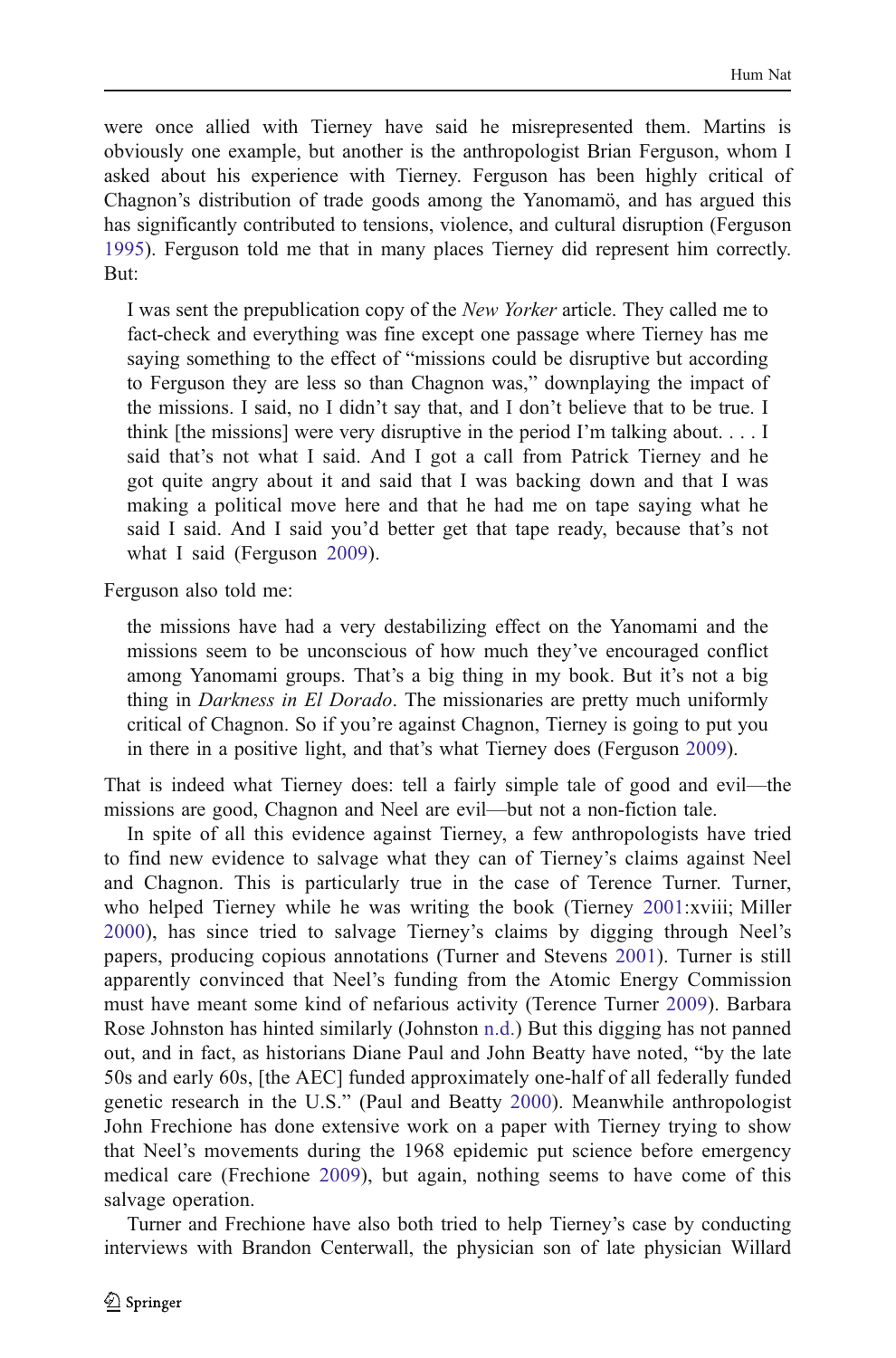Centerwall (Frechione [2001;](#page-20-0) personal email correspondence Turner to Dreger, February 13, 2009, reflecting interview by Turner of Brandon Centerwall in April 2002). Willard Centerwall had been on the fateful 1968 expedition, and soon after he returned, Willard claimed to his then-teenage son that Neel had wanted to purposely let the epidemic run unchecked among the Yanomamö at Patanowa-teri. Willard told his son that, in Patanowa-teri in 1968, Willard had been morally outraged by Neel's supposed denial of emergency medical care, that Willard stood up to Neel, and that Neel backed down and called for additional medical supplies. Turner and Frechione both got Brandon Centerwall on the record remembering this story from his father. When I came to this story, I realized that to a nonscholar, Brandon's story might seem to bolster Tierney's otherwise collapsing claims against Neel. The Centerwall story was certainly dramatic. For this scholar, the problem was that it also contradicted pretty much all non-hearsay evidence about these events.

Still, historians don't like to let even very lopsided factual contradictions lie if we can resolve them. So I wrote to Brandon Centerwall and asked him about the memory. Brandon took a few days and wrote back to me the most heart-wrenching response I've ever had from a source (personal email communication dated February 18, 2009; received February 20, 2009). His father's story, Brandon explained in a four-page letter, "was entirely false with regard to those aspects of the story which are of concern to you."

Brandon went on to explain that his father was "a tireless worker, an excellent clinician, and a devoted instructor. . . . He was cheerful and upbeat in character." And he "had a habit of padding his resume" and telling his son stories meant to make him more impressive, and in this case, a hero. Said Brandon, "the painful reality was that [my father] was a coward. . . ." Brandon had come to realize that the story of standing up to Neel was one among many tall tales told by father to son "for reasons of ego." Willard had also told his son that he knew some Cantonese because he was in training for intelligence work on the Chinese front during World War II. Brandon later discovered that his father actually knew Chinese because he had had a Chinese girlfriend.

Brandon wrote to me, "Perhaps the simplest, most direct way to an understanding of my father is to be found in James Thurber's short story, 'The Secret Life of Walter Mitty,' a favorite story of my father's." Brandon is now sure his father told him the false story about Neel—in which Willard played the hero—to impress himself and his son: "I am certain that I am the only one to whom he ever told this fiction.... I suspect he felt confident that nothing would ever come of his telling me this outrageously false account, and he was very nearly right." Brandon concluded, "So the story was false in all pertinent aspects. It makes me heartsick to have to write such things about my father."

I admit it makes me heartsick to have to relay such things about Willard Centerwall. One must wonder why, if they wanted to engage in historical scholarship, Frechione and Turner did not follow the most basic rules of historical scholarship by simply asking Brandon Centerwall to explain the apparent contradiction between Willard's story and the rest of the historical evidence—a question that might have saved Brandon from ever having to air this deeper history of his father.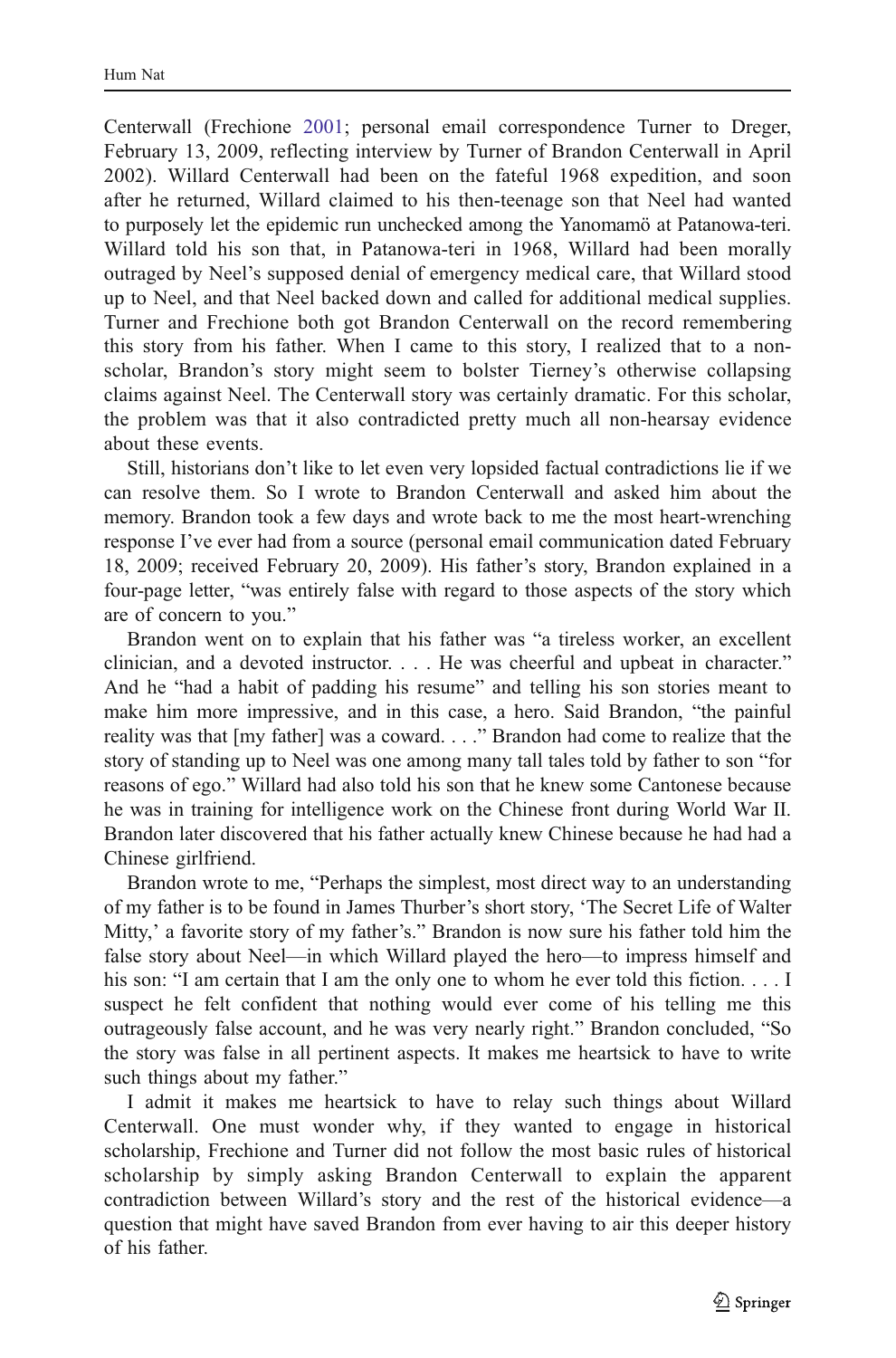# So Who is Patrick Tierney?

In my interview with her, the historian of science Susan Lindee asked a key question: Why did Tierney publish a book so easy to refute? To quote Lindee:

How could [Tierney] publish something so incendiary, if he knew—or should have known—that it could be so easily contradicted? It was so easy to contradict! It took me an afternoon [looking at Neel's papers in response to the Turner-Sponsel memo] to say this central claim did not happen. And others joined in to contradict virtually every claim he made about the vaccine, the biological details, the fieldwork, the sequence of events (Lindee [2008](#page-20-0); see also Lindee's letter to colleagues of September 21, 2000, reproduced in Hagen et al. [2001](#page-20-0):61–62).

Unfortunately, I have not really been able to figure out why or how Tierney published work so easy to refute. I honestly can't figure out much about Tierney. Among the major players, he was the only person not to respond to my interview requests. It's unusual for an author to be so reluctant to discuss his National Book Award finalist. A mid-2009 search of records conducted by Dalman Investigations at my request indicated that Tierney, then aged fifty-five, had no detectible record of employment history other than publishing two books, The Highest Altar: The Story of Human Sacrifice in 1990 with Penguin, and Darkness in 2001 with Norton. He fashions himself as an anthropological reporter, but apparently he has had no degree, training, or employment in anthropology or journalism.

In my research, I learned that, after his first book, Highest Altar, but before Darkness, Tierney penned a 400-page book called Last Tribes of El Dorado: The Gold Wars in the Amazon Rain Forest for Viking Press. For reasons Viking would not tell me, Last Tribes reached advanced review stage in 1994 or 1995 but was never published. I obtained two identical copies of Last Tribes, one via interlibrary loan and one through an online bookseller. Last Tribes turns out to be a sort of memoir of Tierney's wanderings through the rainforest as he attempts to gather dirt on illegal gold mining operations that are seriously harming the environment and the native peoples, including the Yanomamö. There's not much mention of Chagnon himself in Last Tribes, and no mention of Neel. Chagnon is mostly identified as a subscriber to sociobiology, which Tierney takes to mean any explanation that sees sex, violence, or selfishness as a motivator in human life (Tierney [1994:](#page-21-0)34–35, 79, 99, 115–116, 170, 219–221).

But we do learn plenty about Tierney in *Last Tribes*. Tierney reveals that he has lied about his identity repeatedly, including to some indigenous people, by representing himself as a Chilean gold miner (Tierney [1994:](#page-21-0)29, 75, 87, 88, 131). This was confirmed for me by the Consolata missionary and anthropologist Father Giovanni Saffirio, who occasionally associated with Tierney during this period: "[Tierney] traveled through the area with a fake ID card saying he owned a mining company in Chile where he was born. He cheated gold buyers saying he was eager to open a 'garimpo' (a mining business) in Roraima" (Saffirio [2009](#page-21-0)).

In Last Tribes, Tierney also admits having repeatedly gone into Yanomamö territory without FUNAI's (the appropriate authority's) legal permission to do so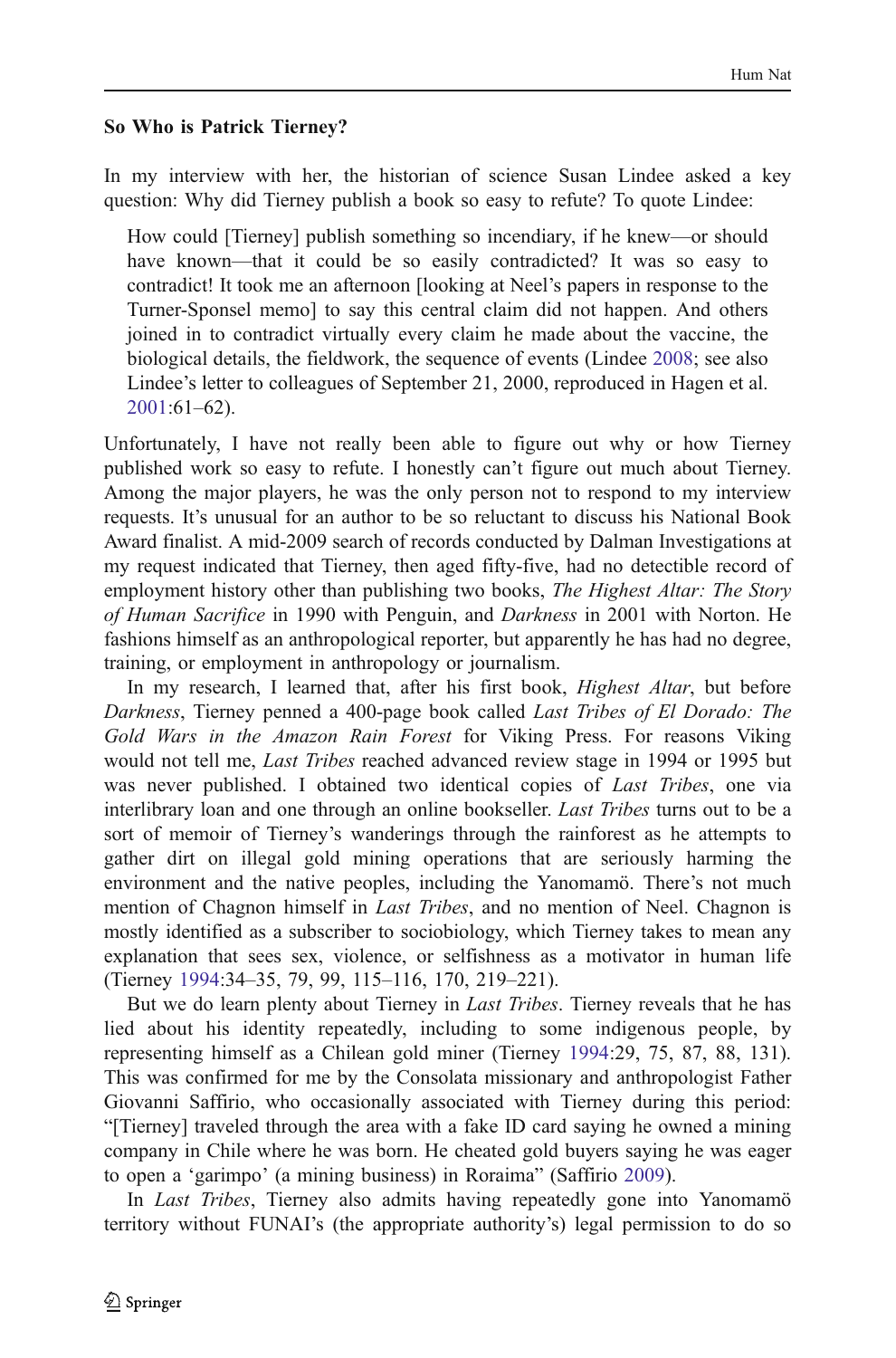(Tierney [1994:](#page-21-0)19, 124, 127), perhaps because he saw FUNAI as hopelessly corrupt (Tierney [1994](#page-21-0):182–183, 205, 210). He carried mercury into the rainforest, as part of his gold miner disguise (Tierney [1994](#page-21-0):71). As part of the act, he did a little pit mining himself, knowing full well that it wrecks the environment (Tierney [1994](#page-21-0):139, 155). He illegally purchased a shotgun and carried it into indigenous territory (Tierney [1994:](#page-21-0)71). Time and time again, he met up with murderers—including selfconfessed murderers—and apparently never turned them in to the police (Tierney [1994:](#page-21-0)69, 115, 138, 149, 163, 396). He flew into remote Yanomamö areas without quarantine (Tierney [1994:](#page-21-0)172, 181). He stirred up enough trouble that, it seems, he accidentally got a guy killed, because the other man was mistaken for the troublemaking Tierney (Tierney [1994:](#page-21-0)327). Mind you, this is all reported by Tierney's own hand, and this is all information the AAA could have found as easily as I had, had they decided to first ask who Tierney was, rather than immediately using him as a reason to go after Chagnon and Neel.

Perhaps the most interesting information revealed in Last Tribes is that, in his investigative wanderings, Tierney was fed, housed, protected, and encouraged by the local Roman Catholic priests (Tierney [1994](#page-21-0):30, 120, 272, 297, 298). He left his money and real identity papers with the priests (Tierney [1994](#page-21-0):50). When he was arrested, it was Bishop Aldo Mongiano who sprang him out of jail (Tierney [1994:](#page-21-0)216; also indicated in Saffirio [2009](#page-21-0)). Tierney specifically checked in with and acted as an emissary for this bishop (Tierney [1994](#page-21-0):229, 231). At one point in Last Tribes, Tierney remembers having been told, "The bishop is very happy with you" (Tierney [1994:](#page-21-0)234). I was not too surprised when Saffirio described Tierney to me as "a good Catholic" and added "bishop [Mangiano] was pleased to help him" (Saffirio [2009\)](#page-21-0).

As the AAA would have learned, had they bothered to borrow through interlibrary loan a copy of Last Tribes as I did, so much that Tierney revealed in the unpublished Last Tribes was made invisible to readers of the book that was ultimately published, namely *Darkness in El Dorado*. For example, Tierney's close relations with the Consolata priests are largely obscured in Darkness. It isn't clear from either book to what extent Tierney worked with or for the Salesian missionaries, the religious group engaged in a long-running battle with Chagnon, the way Tierney apparently did with the Consolata. But Chagnon himself has noted that the Salesians apparently "opened their records to Tierney and gave him free access to them" (in Hagen et al. [2001](#page-20-0):110). After trying, mostly fruitlessly, to sort out the mysterious identity of Patrick Tierney, the man the AAA took as their guide, I was simply left struck with the lovely irony that the founder of the Salesians, Dom Bosco, is today the patron saint of illusionists.

Fascinatingly, in our interview, Frechione told me that, since Darkness, Tierney has apparently teamed up with the equally discredited Andrew Wakefield. Readers may recall that in 1998, Wakefield published in the Lancet a highly publicized paper throwing doubt on the safety of the vaccine commonly used to prevent measles, mumps, and rubella (MMR). But Wakefield had failed to disclose what the Lancet editor later termed "fatal" conflicts of interest, and ten of his twelve co-authors retracted the paper. A subsequent ethics investigation by the UK General Medical Council found Wakefield guilty of professional misconduct on numerous counts,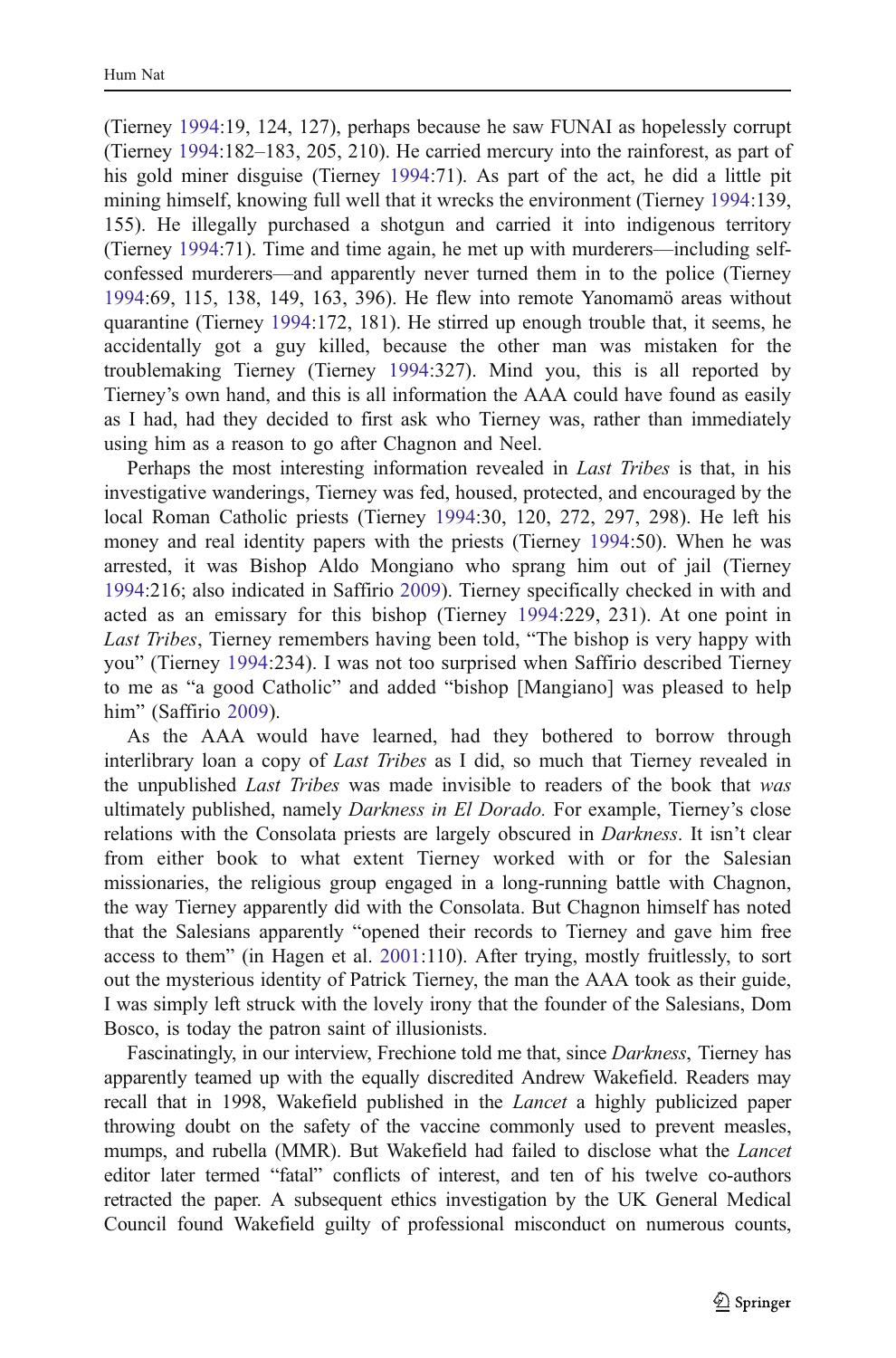including undisclosed conflicts of interest and research abuse of subjects, including children. In 2010, Wakefield was struck off the medical register in the U.K., meaning that he can no longer practice as a physician there. As this article was in press, the editors of the *British Medical Journal* ([http://www.bmj.com/content/342/bmj.c7452.](http://www.bmj.com/content/342/bmj.c7452.full) [full](http://www.bmj.com/content/342/bmj.c7452.full)) concluded that Wakefield's *Lancet* article "was in fact an elaborate fraud."

How interesting that Tierney might now be teamed up with someone who is alleged to have unethically harmed vaccine campaigns through problematic reporting. I was relieved to learn that *Darkness in El Dorado* does not appear to have resulted in harm to vaccine campaigns in South America, at least according to vaccinologists there with whom I was put in touch with the help of Sam Katz, co-inventor of the measles vaccine (personal email correspondence with Jon Andrus, April 23, 2009, and with Ciro de Quadros, April 21, 2009). But it is hard to know what damage Tierney might do, worldwide, with a new book on vaccines, if taken as seriously next time around as last—as seriously as people like Turner and Frechione still seem to take him.

#### The Complicity of the AAA

In his work, Tierney does come across as a man trying to walk in the footsteps of Jesus, carrying sick children out of the woods, rescuing them from criminals (Tierney [1994\)](#page-21-0), and then rescuing them from a mythically evil Chagnon who bears a striking resemblance in Tierney's representations to the gone-native Kurtz in Joseph Conrad's Heart of Darkness. In Tierney's vision ([2000](#page-21-0)), Chagnon even arrives in the deathbringing helicopters of Francis Ford Coppola's version of Kurtz in "Apocalypse Now," leaving villages of dead women and children in his wake. In Lindee's words, "it was like [Tierney] saw himself as the sacrificial lamb, that he was willing to do this for them, that he was the Christ-like figure who would transform things for indigenous groups around the world. Instead of that, he did real damage" (Lindee [2008\)](#page-20-0).

The damage might have been better contained if not for the AAA, whose leaders chose not to make a forceful statement about Tierney's egregious falsehoods. The AAA opted to do nothing like what my own home organization, the American Society for Bioethics + Humanities, did in 2009 to defend bioethicists Ezekiel Emanuel and Robert Pearlman against false representations of their work by journalists (Lindemann et al. [2009](#page-20-0)). While the Peacock and the Task Force Reports contain some critiques of Tierney, both explicitly took Tierney's book as the roadmap to follow for further inquiries. Both even essentially thanked Tierney on behalf of anthropologists. The Peacock Commission concluded this: "Patrick Tierney's provocative book, Darkness in El Dorado, has contributed a valuable service to our discipline" (Peacock et al. [2001\)](#page-21-0). The Task Force later concluded this: "Darkness in El Dorado has served anthropology well" (AAA [2002a:](#page-19-0)9). No other scholarly organization treated Tierney's house of cards as constituting a valuable service to *their* discipline.

What's really disturbing is that so many people who participated in the AAA's investigations of Neel and Chagnon seem to have understood what Tierney's book really amounted to. For example, Janet Chernela, who served on both the Peacock Commission and the Task Force, told me this: "Nobody took Tierney's book's claims seriously. I was surprised that James Peacock, who is a very careful and fair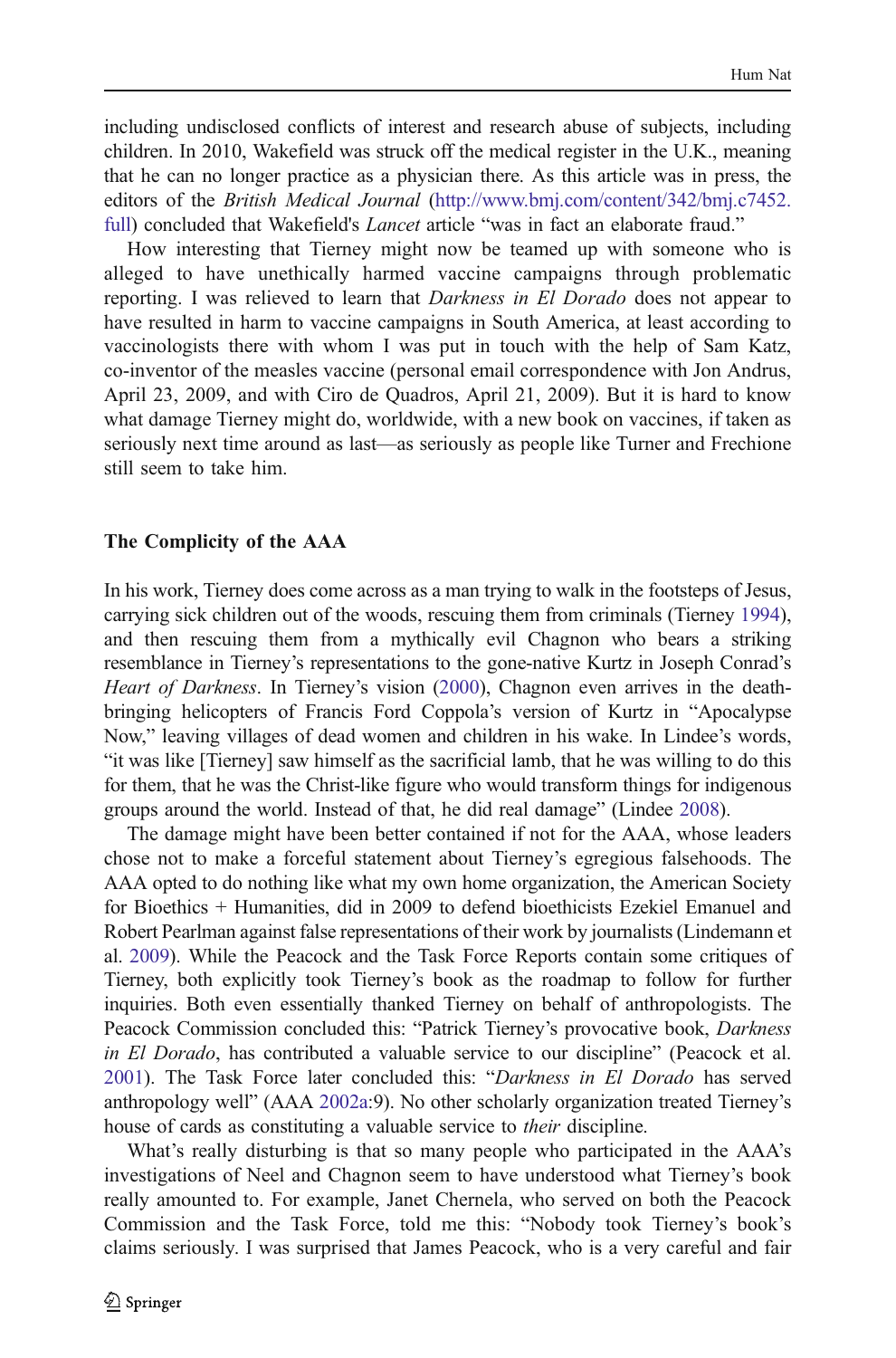person, favored going forward with the Task Force" (Chernela [2009\)](#page-19-0). This begs the question of why Chernela went forward with an investigation that followed the path of Tierney. Compare the words of Jane Hill, the former president of the AAA who chaired the Task Force. On April 15, 2002, after Hames resigned from the Task Force, Sarah Hrdy wrote to Jane Hill objecting to the situation and got this response from Hill:

Burn this message. The book is just a piece of sleaze, that's all there is to it (some cosmetic language will be used in the report, but we all agree on that). But I think the AAA had to do something because I really think that the future of work by anthropologists with indigenous peoples in Latin America—with a high potential to do good—was put seriously at risk by its accusations, and silence on the part of the AAA would have been interpreted as either assent or cowardice. Whether we're doing the right thing will have to be judged by posterity. (Obtained via email from Hrdy, November 6, 2009; used with Hill's permission from November 6, 2009; emphasis in original.)

So, even though Tierney's book was "just a piece of sleaze," Chagnon, the late Neel's legacy, the Chagnon and Neel families, and these two men's colleagues were put through a major investigation to preserve the field for other American anthropologists? Why did Hill not say publicly what she said to Hrdy? Why not admit that Chagnon must be publicly strung up to save anthropology from "just a piece of sleaze"?

Let me be clear: I understand the desire—and the *duty*—on the part of people like Lamphere, Peacock, and Hill to try to preserve the ability of American anthropologists to study in South America. But this way?

Did the Peacock Commission really need to act like a grand jury, hastily issuing a sealed indictment, never pausing to really examine whether the evidence warranted an indictment, in spite of multiple authoritative and well-publicized denunciations of Tierney's fakeries? I think not. Indeed, the Peacock Report should come as a shock to any scholar worth her salt. (A copy of it has recently been made available at the Hume online archive [Peacock et al. [2001](#page-21-0)].) Not only is it a mess in places in terms of reasoning and lacking basic formatting consideration, the report itself states that it was prepared so hastily that not all members of the Peacock Commission were able to approve the final version. One has to wonder, if the life's work of your colleague is on the line, can you not take some extra time to produce a report you feel comfortable showing to the membership of your supposedly democratic scholarly organization? Apparently not if you think your job is utilitarian public relations damage control.

In the event, the Peacock Commission specifically called for an "investigation" into alleged ethical transgressions. Inconveniently, the AAA's bylaws did not allow for adjudication of ethics complaints. Thus, the El Dorado Task Force was charged with doing an "inquiry" instead (Gregor and Gross [2004:](#page-20-0)688). Here, "inquiry" versus "investigation" was a distinction without much difference. The Task Force's report basically begins in earnest with a statement summarizing which ethical violations Chagnon was found to be guilty of (AAA [2002a](#page-19-0); see vol. 1 sec. 2.2). The media advisory from the AAA alerts the press to the ethics findings (AAA [2002b\)](#page-19-0). Not an ethics investigation? And consider some quantitative data: Excluding pages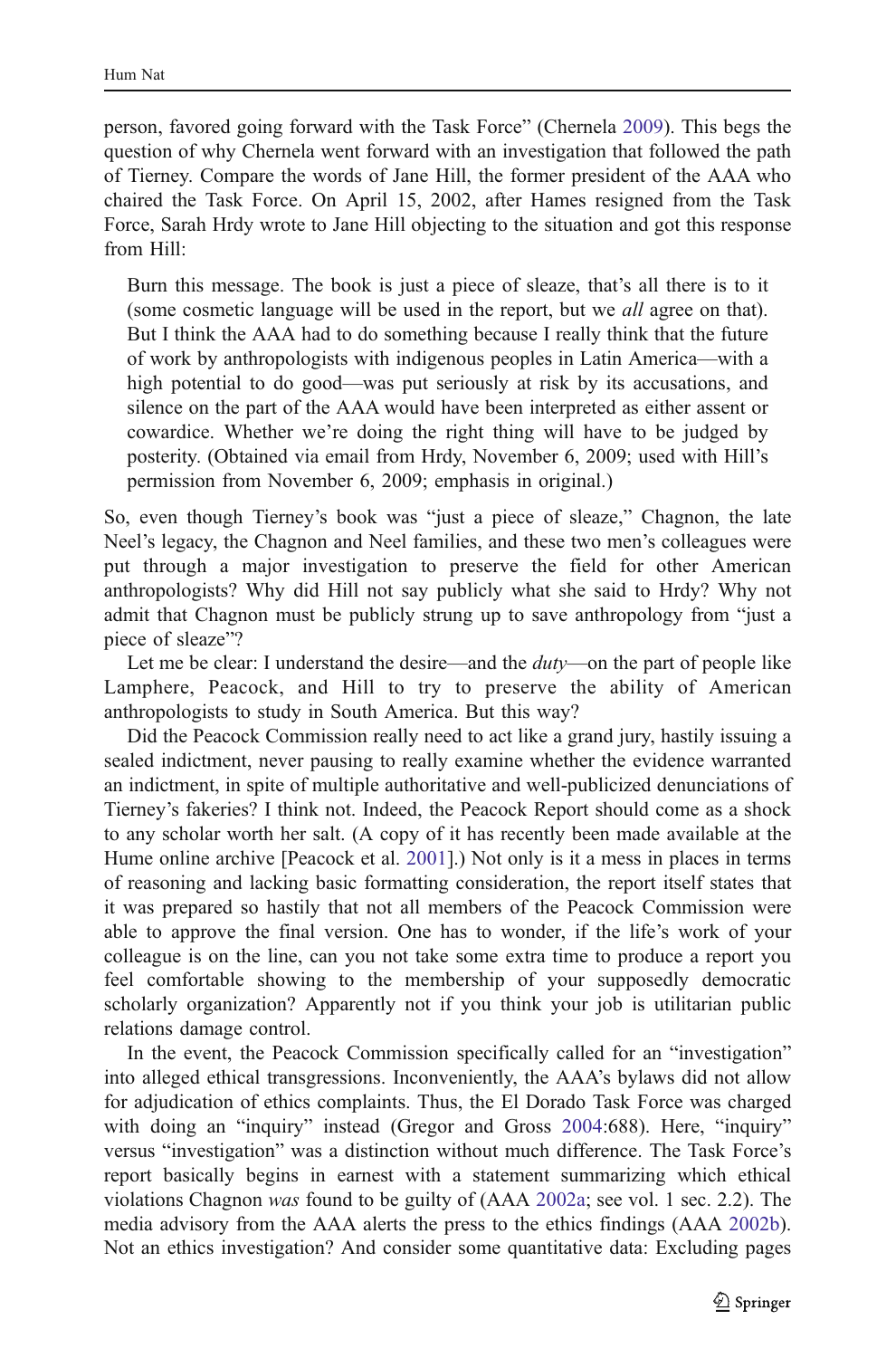that are front matter, methods statements, and c.v. reproductions, fully two-thirds of the pages of the Task Force's Final Report explicitly involve investigations into whether Neel or Chagnon acted improperly. Finally, in her interview with me, Jane Hill stated plainly, "The final report did include an evaluation of Chagnon. We dismissed the charges against Neel" (Hill [2009\)](#page-20-0). "Dismissed the charges," and yet it was not a prosecution?

I want to be clear: The issues raised in the Task Force Report—including informed consent, the effects of gift-giving, the representation of vulnerable subjects, and so forth—are undoubtedly worth examining, and some of the examinations represented quality scholarship. But as an analogy, I would also say the issue of how monied interests and ethnic tensions contribute to terrorism are worth examining with quality scholarship, too, but I would not want to see those inquiries happen in response to some crackpot's false claim that a Jewish conspiracy was at the center of the 9-11 attacks, no matter how many fake citations the crackpot sported. If the AAA leadership felt the AAA should have responded formally earlier to the Brazilian Anthropological Association's complaints about Chagnon—and it isn't clear they should have—that does not really excuse using Tierney as a roadmap. It certainly doesn't excuse thanking him for "valuable service."

I believe, and many others I spoke with agree, that Jane Hill worked hard and with good intentions chairing this Task Force. I admire her for going to listen for herself to the tapes of the expedition, wherein she, too, found that Tierney was misrepresenting sources (in AAA [2002a;](#page-19-0) see vol. 2 sec. 6.1.2). Joe Watkins took seriously the difference between ethical reflection and a personalized ethics investigation (see, e.g., in AAA [2002a](#page-19-0), vol. 2 sec. 6.2.4). Trudy Turner, helped by Jeffrey Nelson, did an astoundingly good bit of historical research to refute Tierney's and Terence Turner's claims about Neel (in AAA [2002a;](#page-19-0) see also Turner and Nelson [2004\)](#page-21-0). Indeed, Trudy Turner's work on Neel represented the pinnacle of the scholarship required in an honest ethics investigation. But I think the job of the Task Force, as a whole, was bungled, badly.

As previously noted, the report does not defend anthropologists against the likes of Tierney by clearly, forcefully summarizing the extent of Tierney's fabrication and condemning it. Moreover, the AAA had no provisions for the ethics investigation that a substantial portion of the Final Report clearly represents (Gregor and Gross [2004\)](#page-20-0). One must wonder what scholar will want to belong to a professional organization which, rather than protecting her right to be fairly represented in the press, launches an investigation into her life's work, producing reports—one even kept undisclosed, in the case of the Peacock Report—that take seriously an uncredentialed journalist whose major claims were shown, *at the outset*, to be false? I can't imagine how any scholar now feels safe at the hands of the AAA, except insofar as the voting membership seems to have some sense of fair play.

The problems with the Task Force extend further: Though this process had many elements of an ethics investigation, never was Chagnon formally invited by the AAA to defend himself. This must have been because the AAA was doing an ethics investigation without being clear about that. Thus the Task Force had no clear procedures and seemed to make up the rules of the inquiry as they went along. Lamphere *did* invite Chagnon to attend the San Francisco meeting (Chagnon [2009\)](#page-19-0), but once the Task Force was launched, no formal communications from the AAA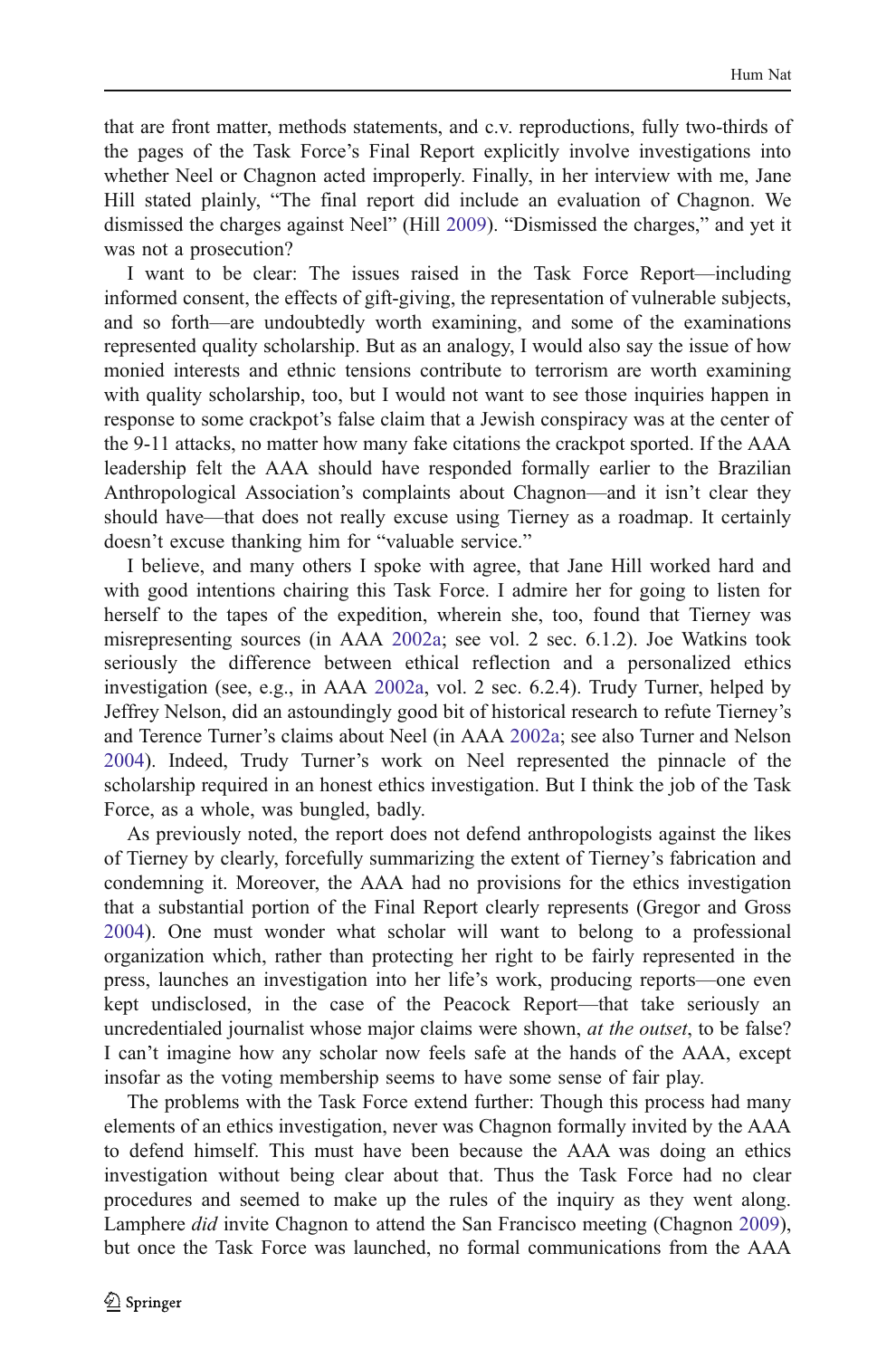leadership to Chagnon followed. Hill told me, "A decision was made not to talk to him. I don't remember the circumstances" (Hill [2009\)](#page-20-0).

And this failure to formally invite Chagnon to defend himself happened in spite of the fact that the Task Force chose to broadcast novel reputation-wrecking claims about Chagnon—for example, the claim from Yanomamö spokesperson Davi Kopenawa that Chagnon had paid his subjects to kill each other, and had offered to pay per killing (in AAA [2002a,](#page-19-0) vol. 2, p. 35). Janet Chernela's reasoning for reproducing such an outrageous claim by Kopenawa—whose broadcasting could well have hurt Kopenawa even more than it hurt Chagnon—was that it was necessary to give voice to the indigenous peoples (Chernela [2009](#page-19-0)). But the AAA chose to "give voice" very selectively.

What's even more troubling is that the Task Force seems to have *read* the Yanomamö testimonies selectively, too, using them sometimes to support prosecution of Chagnon, but not to exonerate him. For example, the Task Force seems to ignore the fact that, in replying to a question about Chagnon's supposed misrepresentation of the Yanomamö as a violent people, Davi Kopenawa denounces Chagnon's characterization—and then proceeds to give an account of Yanomamö aggression astoundingly close to Chagnon's (in AAA [2002a](#page-19-0), vol. 2, p. 32). Like Chagnon, Kopenawa even uses, as his hypothetical example for talking about fighting, the motivation of woman-stealing! If Chagnon made this stuff up—about elaborate Yanomamö duels with lethal weapons centered around sex—Davi Kopenawa must be guilty of plagiarizing Chagnon.

The problems go on: In spite of his letter of resignation (Hames [2002](#page-20-0)), which clearly stated he wanted his name off the report, Raymond Hames's name was left in the report's Table of Contents; his c.v. was reproduced therein, as if he remained on the Task Force; and his name was not removed from individual essays, even after material with his name on it was changed. This seriously violates norms of scholarly publishing, regardless of the fact that a discussion of this appears in the preamble. Of course, keeping Hames's name and c.v. added legitimacy to the report, exactly the opposite of what Hames wanted when he resigned.

It is worth noting that Hames now admits that, though he only said in his letter of resignation that he resigned to avoid the appearance of conflicts of interest, he really wanted to get off a train he saw as heading for a wreck. He told me the Task Force was "a kind of show trial" and he wanted no further part (Hames [2009\)](#page-20-0). When I mentioned Hames's resignation to Trudy Turner, it was obvious she had shared some of Hames's concerns. Trudy Turner said to me, "[Hames's resignation] left me in a very difficult position. If I had bailed, who would have been left? I felt like I couldn't. Then they could have written anything they wanted about Neel" (Trudy Turner [2009\)](#page-21-0). What a chilling situation for a scholar to find herself in.

On top of all this, the Task Force's Final Report is riddled with basic formatting problems that make reading and understanding it a serious challenge. For example, the pagination starts over at page 53 three times in the second volume, and the Table of Contents has no page numbers. One wonders what exactly the AAA board was thinking when they accepted all this. Perhaps they all felt rushed, as some Task Force members said they were (e.g., Chernela [2009\)](#page-19-0). Yet again, I'd ask, if you're taking your colleagues' reputations in your hands, shouldn't you take your time and get it right?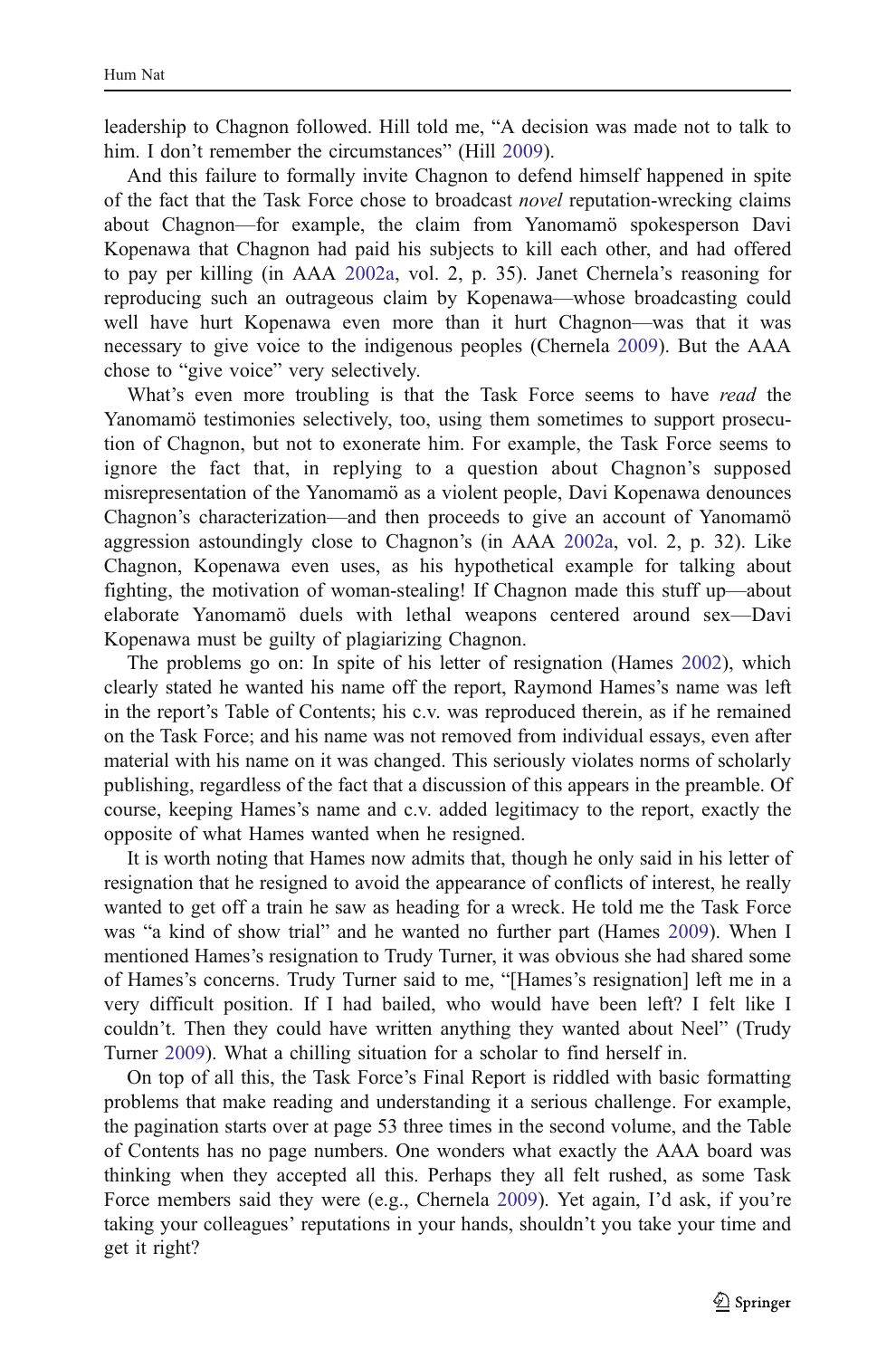In our interview, Jane Hill remarked to me, "we did not make an ethical accusation against [Chagnon]. But not everyone read it that way. I think [Chagnon] could have gotten a lot worse from us than he did" (Hill [2009](#page-20-0)). I am at a loss to explain what Hill is thinking here. Of course the Task Force made ethical accusations against Chagnon. And my conversations with Chagnon suggest, in fact, he could not have had it much worse from the AAA (Chagnon [2009\)](#page-19-0).

Ironically, Chagnon might well have been better off had the institution where he is emeritus, University of California at Santa Barbara (UCSB), done a formal investigation of scientific misconduct rather than letting the AAA go off and run amok. Francesca Bray, who was the Chair of Anthropology at UCSB in 2000, recalled to me that the AAA's President Louise Lamphere called her to suggest that Chagnon's department take some kind of action to investigate or censure him. I asked Lamphere to confirm or deny this on the record, and she has not. But Bray remembers quite clearly Lamphere's call to her, at Bray's home. Bray wasn't sure how Lamphere even got her home number. Indeed, considering this extraordinary situation, Bray said to me, "I never thought I'd feel sorry for Nap." She added that Chagnon "certainly could be rough, but as a colleague at UCSB he was (if often provocative) reliable, straightforward, funny, and generous in his support to colleagues even when he disagreed with their theoretical bent" (Bray to Dreger, personal email communication, October 9, 2009).

If UCSB had mounted a formal inquiry, at least then Chagnon might have had a fair review as Neel did, posthumously, at Michigan, under the leadership of Provost Nancy Cantor and Ed Goldman in the General Counsel's office (Cantor [2000](#page-19-0)). If done fairly, university investigations, even if mounted in response to questionable politics, can result in clear and convincing findings. Michigan's outstanding response to Tierney matched in quality the University of Colorado's top-notch work on Ward Churchill. (I'll just note here, as a fascinating parallel to the accusations against Neel, that one of the findings of the Colorado team was that Churchill had wrongly accused John Smith of starting an epidemic among "virgin soil" Native Americans in 1616. Churchill's claims against Smith stood in contradiction to clear evidence that the 1616 epidemic could not have been caused by Smith because Smith "left New England in 1614 and never returned" [Wesson et al. [2006:](#page-21-0)36].)

Gregor and Gross ([2004\)](#page-20-0) and others have argued that this whole Darkness mess was a battle between the scientifically-minded evolutionary anthropologists like Chagnon and anti-scientific postmodernists. Although I agree that Chagnon was often despised for his hardcore sociobiology, in fact, the critics of Chagnon and Neel have tried hard sometimes to appeal to documentary evidence, seemingly admitting that documentary evidence *can* constitute irrefutable, unambiguous proof of their claims. But they have done so selectively, as no scholar should. Indeed, this history raises questions about when sloppiness and selective source use reaches the threshold of misconduct, especially when what is at stake is another scholar's life's work. Truly, the fundamental problem here is not a school of thought that denies stable facts or documentation. Postmodernism may have contributed to this mess, but it is not the central problem. The central problem here is ideologically-driven pseudo-scholarship pretending it is real.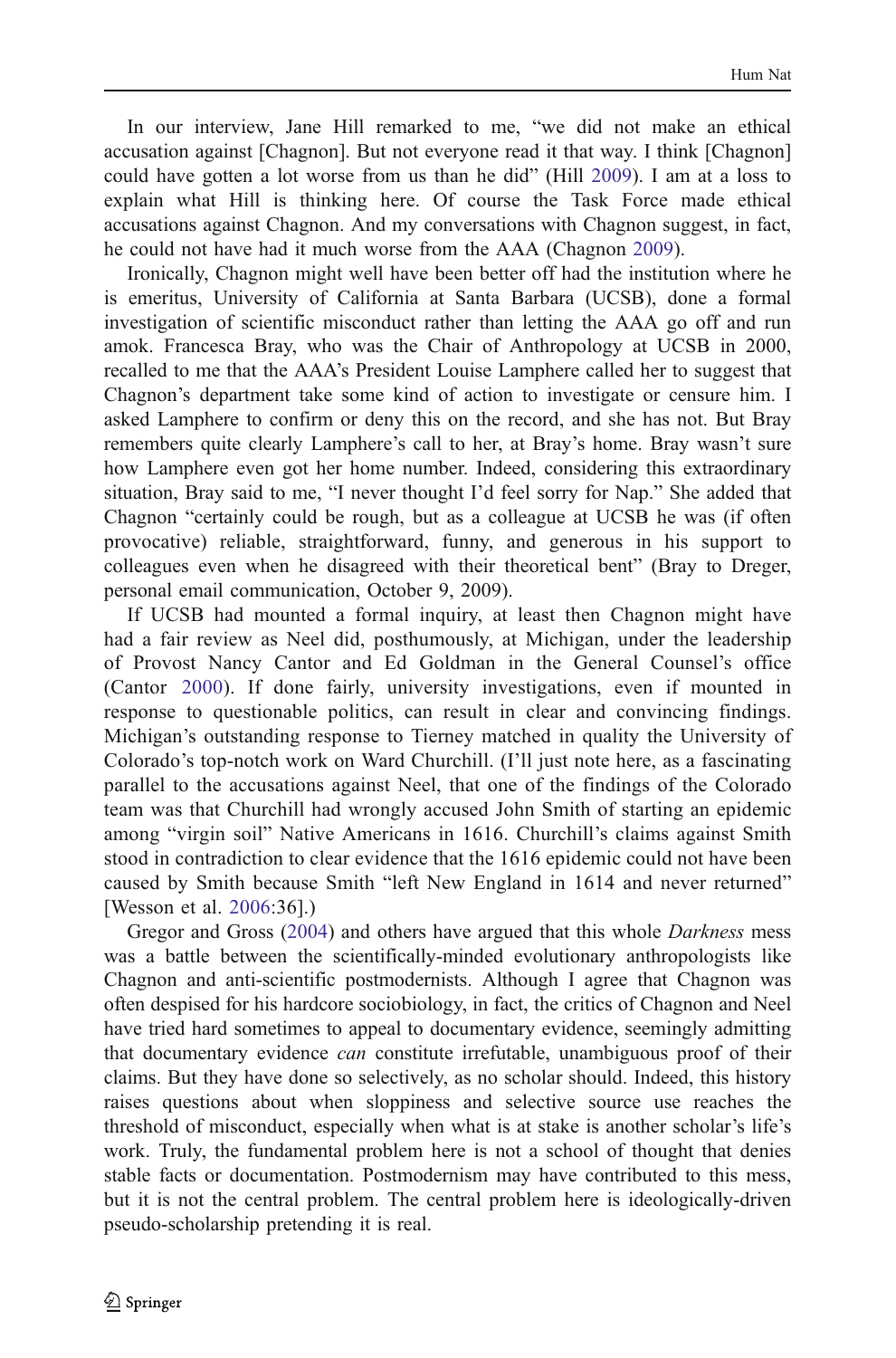# The Remaining Offenses

According to Hill, Neel was cleared of all charges (Hill [2009\)](#page-20-0). So what did Chagnon do wrong? According to the Task Force, after all these trials and tribulations, conclusively just two things:

First, . . . his representations of Yanomami ways of life were damaging to them and . . . he made insufficient effort to undo this damage, and second . . . his association in the early 1990s with FUNDAFACI, a Venezuelan foundation that sponsored his research, represented an unethical prioritizing of his own research concerns over the well-being of the Yanomami (AAA [2002a](#page-19-0), vol. 1, p. 31).

Let's consider these, necessarily briefly, in reverse.

Chagnon was getting desperate, by the late 1980s, to find ways to get back into Yanomamö-land to continue his work. Denied, via intense politicking, the ability to do this through the typical channels, he decided to team up with a group of wealthy Venezuelans associated as FUNDIFACI whose members included Charles Brewer-Carias, a man with gold mining interests. Chagnon thus made alliances with people whose interests appeared unsavory.

I am not qualified to assess this incredibly complicated web of Venezuelan politics. I will simply say that the material about this, in the Task Force Report, does not approach standards required of a fair ethics investigation and smacks mostly of guilt by association. The Task Force's linking of Chagnon to a military coup reads like the game "six degrees of separation," although maybe there are only three degrees. Chagnon presented to me interesting point-by-point rebuttals to the most egregious alleged offenses of his work with FUNDIFACI. It would have been good if, like me, the AAA had formally asked Chagnon to explain. It would also have been good if, like me, the AAA had done enough digging to push Martins to admit that Tierney himself had written the permit-threatening, factually-challenged dossier that had led Chagnon to grow so desperate as to take actions like teaming up with FUNDIFACI.

As for Chagnon's supposed crime of having his representations of the Yanomamö used against them by the military, I will say this: When I read Chagnon's work on the Yanomamö, I see a deeply humanizing portrayal. But maybe that's because, like Chagnon, I don't see humans as angels. Yes, Chagnon sees in the Yanomamö evidence of treachery, greed, and violence. And he clearly sees that as evidence that they are like the rest of us.

In her continuing attempts to build a case against Chagnon as an abuser of the Yanomamö, Lêda Martins [\(2001](#page-20-0)) has used the following allegedly obnoxious quotation from Chagnon as it appeared in the magazine Veja: "Real Indians sweat, they smell bad, they take hallucinogenic drugs, they belch after they eat, they covet and at times steal their neighbor's wife, they fornicate, and they make war" (as translated in Borofsky [2005](#page-19-0):309). What Martins does not reveal is that the remark from Chagnon continues thus: "They are normal human beings. This is reason enough for them to deserve care and attention" (in Borofsky [2005:](#page-19-0)309).

Should Chagnon have done more, as Martins claims, to run after people who misused his work in the service of their own nasty interests? First, I would say from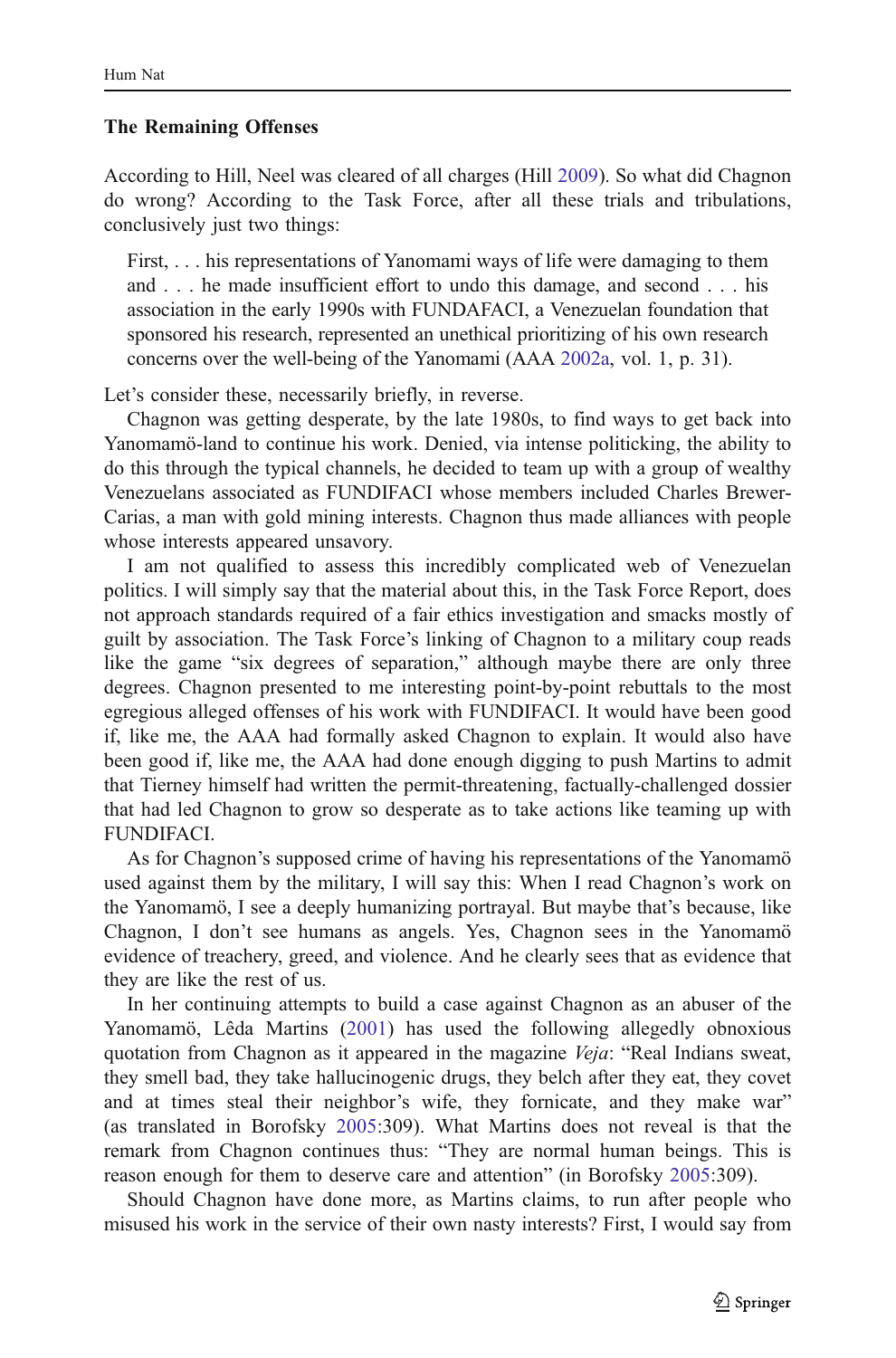my own experience as someone frequently quoted and sometimes misrepresented in the media, there is a limit to what any of us can do to control others' use of our work. There was, for example, a limit to what Chagnon could do when his remark in Veja was truncated by Martins and used against him as proof that he hurts the Yanomamö. (I have repeatedly asked Martins to explain the truncation, and she has not.)

Second, as Hames has noted, Chagnon did in fact try, on occasion, to halt misuse of his work, as when he found out his infanticide data might be used by a Venezuelan legislator to prosecute Yanomamö parents for murder (Hames [2005\)](#page-20-0). Chagnon also tried to track down claims that Brazilian officials were using his work as the basis of harmful policies. He "asked a prominent Brazilian journalist, who follows both [Chagnon's] work and official Brazilian government policies as these relate to the Brazilian Yanomamö, to investigate this accusation." Euripedes Alcantara replied:

I can assure you that I could not find a trace of Brazilian officials['] use of your work as a justification of a certain policy towards the Yanomamö. I have asked people [in] high ranks of the military, Funai and the Congress. They have searched [at] my request almost all documents related to the Brazilian Indians policy. Nobody mentions your work as grounds for treating the Indians one way or another (quoted in Chagnon [2002](#page-19-0)).

Whether Alcantara is right or wrong, obviously it's false to conclude Chagnon did not worry about the use of his work by people who could harm the Yanomamö.

Should Chagnon have painted the Yanomamö to appear more gentle and lovable? I would answer that *that* could have been unethical, if it meant he put forth a representation that he saw as less than accurate. Though we should work hard not to inflict harm on our subjects, scholarship requires representing the world, including our subjects, as accurately as we can, even when that representation clashes with our sensibilities. To quote Adam Kuper:

If anthropology becomes . . . "the academic wing of the indigenous rights movement," if we report only what is convenient and refrain from analysing intellectual confusions, then our ethnographies will be worthless except as propaganda. Even as propaganda they will have a rapidly diminishing value, since the integrity of ethnographic studies will be increasingly questioned by the informed public (Kuper [2003](#page-20-0):400).

In her criticism of Chagnon, the anthropologist Alcida Ramos has said this: "In Brazil as in other Latin American countries, professional anthropologists take on, as a matter of course, the social responsibility to both respect and defend the rights of our research subjects, particularly, indigenous peoples" (Ramos [2001\)](#page-21-0). But I find such a construction—responsibility to defend our subjects—frightening. I admire, respect, and indeed identify with some of the work some anthropologists (like Bruce Albert) have done specifically to serve the dire needs of the Yanomamö. But advocacy is not scholarship; the former is specifically concerned with advancing human rights, the latter with the production of knowledge. To insist that scholars of a particular discipline adhere to and even advance preordained social politics looks to me frighteningly like the situation Galileo found himself in.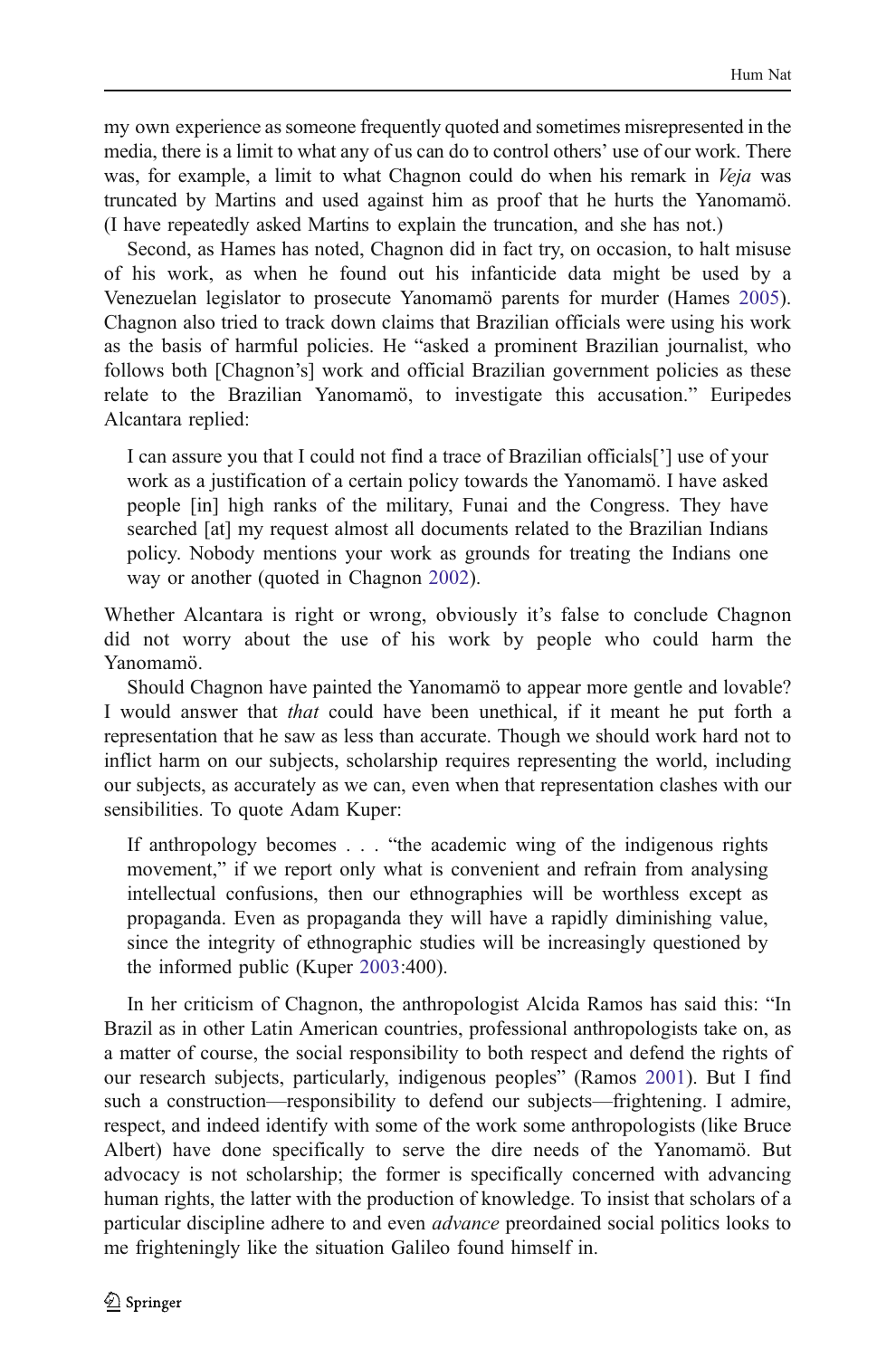# Saving Ourselves

James Neel had believed the truth would save him. Before he died, he heard from Chagnon that something nasty and untrue about the 1968 epidemic was coming from Tierney. Chagnon had learned of it from a leak out of Norton (Chagnon [2009\)](#page-19-0). So Neel left behind a folder marked "Yanomama-1968-Insurance," full of photocopies of primary source evidence of what had really happened on the ill-fated expedition (Lindee in Hagen et al. [2001:](#page-20-0)62). This turned out to be some of the material Lindee used, literally within days of the Turner-Sponsel memo, to show that Tierney's, Turner's, and Sponsel's most fundamental claims were false.

Meanwhile, unlike Neel, Chagnon was alive to experience what it is like to be drawn-and-quartered in the international press as a Nazi-like experimenter responsible for the deaths of hundreds, if not thousands, of Yanomamö. He tried to describe to me what it is like to suddenly find yourself accused of genocide, to watch your life's work be twisted into lies and used to burn you. I know from talking with other subjects of such counter-factual attacks just how brutalizing this sort of experience can be (Dreger [2008\)](#page-20-0). Chagnon clearly had it the worst.

In 2009, through a lawyer, Chagnon finally forced the AAA to remove the Task Force report—including Kopenawa's claim that Chagnon paid his subjects to murder each other—from the AAA website. Astoundingly, in spite of the membership's vote in 2005 to rescind acceptance of the Task Force Report, the AAA had left the report up with no clearly attached note about its acceptance having been rescinded by the AAA membership. Chagnon also attempted, through his lawyer, to elicit a formal apology from the AAA. The leadership refused.

Although he has been understandably reluctant to speak on the record about this travesty of justice, James V. Neel, Sr.'s son, the physician James V. Neel, Jr., has given me permission to relay this statement: "It is impossible for me to adequately describe the distress caused to my mother and the rest of my family by the irresponsible actions of Tierney, Turner, Sponsel, and the AAA leadership. We are still waiting for a public apology" (personal email communication, December 27, 2010).

I did not know any of the major players in this history when I began researching it, but as is probably clear in this paper, what I found made me progressively outraged, and also sympathetic to Chagnon, Neel, and their families. The Chagnon and Neel families have been effusive in their thanks to me, and I believe at this point Chagnon considers me a friend, and I would call him my friend, although we hardly agree on everything. Jim Neel, Jr., and I have never met, but he called me his "hero" after my 2009 AAA presentation of this work (personal correspondence, December 15, 2009). By contrast, Terence Turner called me "demonic" in his interview with Inside Higher Education (Kolowich [2009\)](#page-20-0), though he has yet to name anything I got wrong.

In other words, the past two years of this project has resulted in the development of various relationships—some complex—with some of those implicated. I think this was inevitable, and I hope, in reading this, scholars will keep in mind the facts as I have found them, and my documentation for those facts. Finally, I understand that those who were involved in this controversy may have had good intentions. Many sought justice. But justice that is meted out according to politics and not according to facts is the justice of the Middle Ages. If justice is not based on the facts, if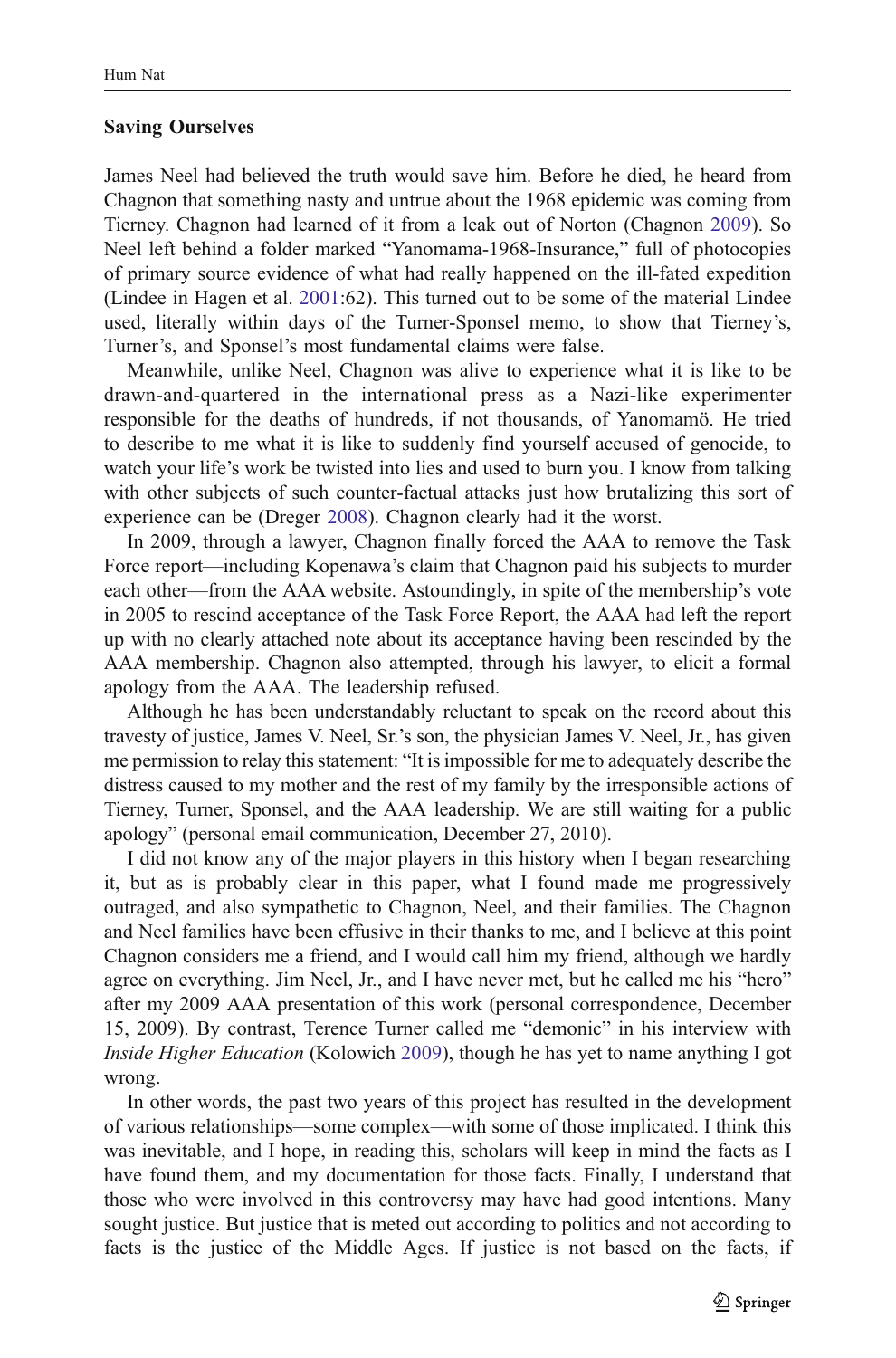principles of justice are not applied universally, there is no real justice. Forms of "scholarship" that deny evidence, that deny truth, that deny the importance of facts even if performed in the name of good—are dangerous not only to science and to ethics, but to democracy. And so they are dangerous ultimately to humankind.

Acknowledgments This work has been funded through a John Simon Guggenheim Memorial Foundation Fellowship and through generous research support of the Feinberg School of Medicine at Northwestern University. Substantial research assistance has been provided by Valerie Thonger. An earlier version of this work was presented at the American Anthropological Association meeting in Philadelphia in December 2009. The author thanks deeply the many individuals, too numerous to name, who provided interviews, source materials, and feedback on earlier versions of this work. She is especially indebted to Douglas W. Hume for his online archive of source material, and to *Human Nature's* editors and reviewers.

Open Access This article is distributed under the terms of the Creative Commons Attribution Noncommercial License which permits any noncommercial use, distribution, and reproduction in any medium, provided the original author(s) and source are credited.

## References

- Alberts, B. (2000). A statement from Bruce Alberts, President of the National Academy of Sciences: setting the record straight regarding *Darkness in El Dorado*. Washington, DC: National Academy of Sciences. (November 9.) Available at [http://www.nku.edu/~humed1/darkness\\_in\\_el\\_dorado/documents/](http://www.nku.edu/~humed1/darkness_in_el_dorado/documents/0538.htm) [0538.htm](http://www.nku.edu/~humed1/darkness_in_el_dorado/documents/0538.htm).
- American Anthropological Association. (2002a). El Dorado Task Force papers, submitted to the Executive Board as a final report May 18, 2002. 2 vols. Washington, D.C.: American Anthropological Association. Accessible through [http://www.nku.edu/~humed1/darkness\\_in\\_el\\_dorado/documents/0535.htm](http://www.nku.edu/~humed1/darkness_in_el_dorado/documents/0535.htm).
- American Anthropological Association. (2002b). Media advisory: El Dorado Task Force releases its final report, accepted by AAA Board with comments. (July 2). Available at [http://www.nku.edu/~humed1/](http://www.nku.edu/~humed1/darkness_in_el_dorado/documents/0516.htm) darkness in el dorado/documents/0516.htm.
- American Anthropological Association. (2003). Referendum on Darkness in El Dorado & danger to immunization campaign. Retrieved from [http://www.nku.edu/~humed1/darkness\\_in\\_el\\_dorado/docu](http://www.nku.edu/~humed1/darkness_in_el_dorado/documents/0438.htm) [ments/0438.htm](http://www.nku.edu/~humed1/darkness_in_el_dorado/documents/0438.htm).
- American Anthropological Association. (2005). Referendum to rescind The El Dorado Task Force Report. Retrieved from [http://www.nku.edu/~humed1/darkness\\_in\\_el\\_dorado/documents/0440.htm.](http://www.nku.edu/~humed1/darkness_in_el_dorado/documents/0440.htm)
- American Society of Human Genetics. (2002). Response to allegations against James V. Neel in Darkness in El Dorado, by Patrick Tierney. American Journal of Human Genetics, 70(1), 1–10.
- Baur, M. P., the IGES-ELSI Committee, et al. (2001). International Genetic Epidemiology Society: commentary on Darkness in El Dorado by Patrick Tierney. Genetic Epidemiology, 21, 81–104.
- Borofsky, R. (2005). Yanomami: The fierce controversy and what we can learn from it. Berkeley: University of California Press.
- Brown, P. (2000). Scientist 'killed Amazon Indians to test race theory.' The Guardian (September 23). Retrieved from [http://www.guardian.co.uk/world/2000/sep/23/paulbrown.](http://www.guardian.co.uk/world/2000/sep/23/paulbrown)
- Cantor, N. (2000). Statement from University of Michigan Provost Nancy Cantor on the book, "Darkness in El Dorado," by Patrick Tierney. Retrieved from [http://ns.umich.edu/Releases/2000/Nov00/](http://ns.umich.edu/Releases/2000/Nov00/r111300a.html) [r111300a.html.](http://ns.umich.edu/Releases/2000/Nov00/r111300a.html)
- Carneiro de Cunha, M. M. (1989). Letter to the Editor. Anthropology Newsletter, 30 (January), 3.
- Chagnon, N. (1989). Letter to the Editor. Anthropology Newsletter, 30 (January), 3 & 24.
- Chagnon, N. (2002). Chagnon responds to Survival International's derogatory claims. (May 31) Retrieved from [http://www.nku.edu/~humed1/darkness\\_in\\_el\\_dorado/documents/0204.htm](http://www.nku.edu/~humed1/darkness_in_el_dorado/documents/0204.htm).
- Chagnon, N. (2009). Interview with Alice Dreger, Traverse City, Michigan, January 4, 2009. Approved version returned January 22, 2009.
- Chernela, J. (2009). Telephone interview with Alice Dreger, August 10, 2009. Approved notes returned August 15, 2009.
- <span id="page-19-0"></span>Cohen, P. (2000). When two tribes go to war. New Scientist (November 11), 18. Retrieved from [http://](http://www.nku.edu/~humed1/darkness_in_el_dorado/documents/0209.htm) [www.nku.edu/~humed1/darkness\\_in\\_el\\_dorado/documents/0209.htm.](http://www.nku.edu/~humed1/darkness_in_el_dorado/documents/0209.htm)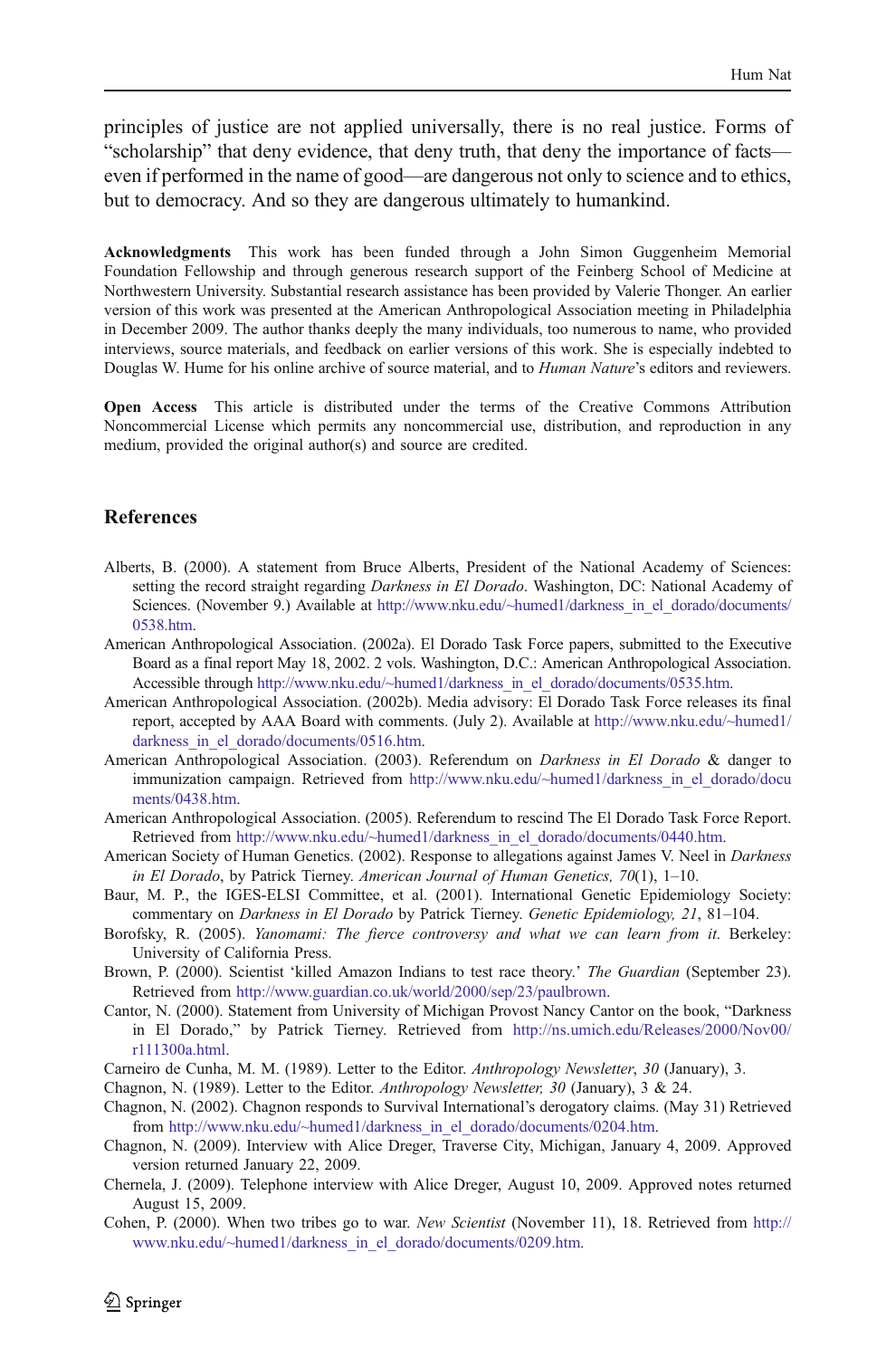- Cox, R. S. (2001). Salting slugs in the intellectual garden: James V. Neel and scientific controversy in the information age. Mendel Newsletter (February) [electronic]. Retrieved from [http://www.amphilsoc.](http://www.amphilsoc.org/mendel/2001.htm#slugs) [org/mendel/2001.htm#slugs](http://www.amphilsoc.org/mendel/2001.htm#slugs).
- Dreger, A. D. (2008). The controversy surrounding *The Man Who Would Be Queen*: a case history of the politics of science, identity, and sex in the Internet age. Archives of Sexual Behavior, 37(3), 366–421.
- Ferguson, R. B. (1995). Yanomami warfare: A political history. Santa Fe: School of American Research Press.
- Ferguson, R. B. (2009). Telephone interview with Alice Dreger, July 28, 2009. Corrections received October 1, 2009 and October 20, 2009.
- Fox, R. (1994). Evil wrought in the name of good. Anthropology Newsletter, 35 (March), 2.
- Frechione, J. (2001). Interview of Brandon S. Centerwall by John Frechione, October 27, 2001. Retrieved at [http://www.nku.edu/~humed1/darkness\\_in\\_el\\_dorado/documents/0102.htm.](http://www.nku.edu/~humed1/darkness_in_el_dorado/documents/0102.htm)
- Frechione, J. (2009). Interview with Alice Dreger, Pittsburgh, July 8, 2009. Approved notes returned July 30, 2009.
- Gregor, T. A., & Gross, D. R. (2004). Guilt by association: the culture of accusation and the American Anthropological Association's investigation of Darkness in El Dorado. American Anthropologist, 106 (4), 687–698.
- Hagen, E. H., Price, M. E., & Tooby, J. (2001). Preliminary report, Department of Anthropology, University of California at Santa Barbara. Retrieved from [http://www.anth.ucsb.edu/ucsbpreliminary](http://www.anth.ucsb.edu/ucsbpreliminaryreport.pdf) [report.pdf](http://www.anth.ucsb.edu/ucsbpreliminaryreport.pdf).
- Hames, R. (2002). Letter of resignation from El Dorado Task Force. Retrieved from [http://www.nku.edu/](http://www.nku.edu/~humed1/darkness_in_el_dorado/documents/0514.htm) [~humed1/darkness\\_in\\_el\\_dorado/documents/0514.htm.](http://www.nku.edu/~humed1/darkness_in_el_dorado/documents/0514.htm)
- Hames, R. (2005). The political uses of ethnographic description. In R. Borofsky (Ed.), *Yanomami: The fierce* controversy and what we can learn from it (pp. 119–135). Los Angeles: University of California Press.
- Hames, R. (2009). Telephone interview with Alice Dreger, June 23, 2009. Approved version returned July 6, 2009.
- Headland, T. N. (2001). When did the measles epidemic begin among the Yanomami? Anthropology News, 42(1), 15–19. Retrieved from <http://www.sil.org/~headlandt/measles1.htm>.
- Hill, J. (2009). Telephone interview with Alice Dreger, July 15, 2009. Approved version received July 16, 2009.
- Howell, J. (2001). Contextualizing the research. Journal of the International Institute [of the University of Michigan], (Fall), p. 26.
- Johnston, B. R. (n.d.) Elements of the professional life of James V. Neel as reflected in the declassified literature on human radiation experimentation. Retrieved from [http://www.nku.edu/~humed1/](http://www.nku.edu/~humed1/darkness_in_el_dorado/documents/0109.htm) [darkness\\_in\\_el\\_dorado/documents/0109.htm.](http://www.nku.edu/~humed1/darkness_in_el_dorado/documents/0109.htm)
- Kolowich, S. (2009). Old wounds in anthropology. Inside Higher Ed (December 31). Retrieved from [http://www.insidehighered.com/news/2009/12/03/eldorado.](http://www.insidehighered.com/news/2009/12/03/eldorado)
- Kuper, A. (2003). The return of the native: reply. Current Anthropology, 44(3), 400-402.
- Lautman, V. (2000). Interview of Patrick Tierney on WBEZ Chicago (November 22). Transcribed by Valerie Thonger.
- Lindee, S. (2008). Telephone interview with Alice Dreger, December 12, 2008. Revised version with approval received December 15, 2008.
- Lindemann, H., et al. (2009). Open letter from the board of the American Society for Bioethics + Humanities. Response to the recent attacks on bioethicists (August 25). Retrieved from [http://www.](http://www.asbh.org/uploads/files/responsebrdltr.pdf) [asbh.org/uploads/files/responsebrdltr.pdf](http://www.asbh.org/uploads/files/responsebrdltr.pdf).
- Martins, L. L. (2001). On the influence of anthropological work and other considerations on ethics. Public Anthropology: Engaging Ideas (May 27). Retrieved from [http://www.nku.edu/~humed1/darkness\\_](http://www.nku.edu/~humed1/darkness_in_el_dorado/documents/0480.htm) in el dorado/documents/0480.htm.
- Martins, L. L. (2009). Telephone interview with Alice Dreger, February 4, 2009. Approved notes returned March 25, 2009.
- Miller, J. J. (2000). The fierce people: the wages of anthropological incorrectness. National Review, 52(22) (November 20), 45–47. Retrieved from [http://www.nationalreview.com/20nov00/miller 112000.shtml](http://www.nationalreview.com/20nov00/miller112000.shtml).
- Neel, J. V., Centerwall, W. R., Chagnon, N. A., & Casey, H. L. (1970). Notes on the effects of measles and measles vaccine in a virgin-soil population of South American Indians. American Journal of Epidemiology, 91(4), 418–429.
- <span id="page-20-0"></span>Paul, D., & Beatty, J. (2000). James Neel, Darkness in El Dorado, and eugenics: the missing context. The Society for Latin American Anthropology, 17 (November 1), (electronic newsletter). Retrieved from [http://www.nku.edu/~humed1/darkness\\_in\\_el\\_dorado/documents/0380.htm](http://www.nku.edu/~humed1/darkness_in_el_dorado/documents/0380.htm).